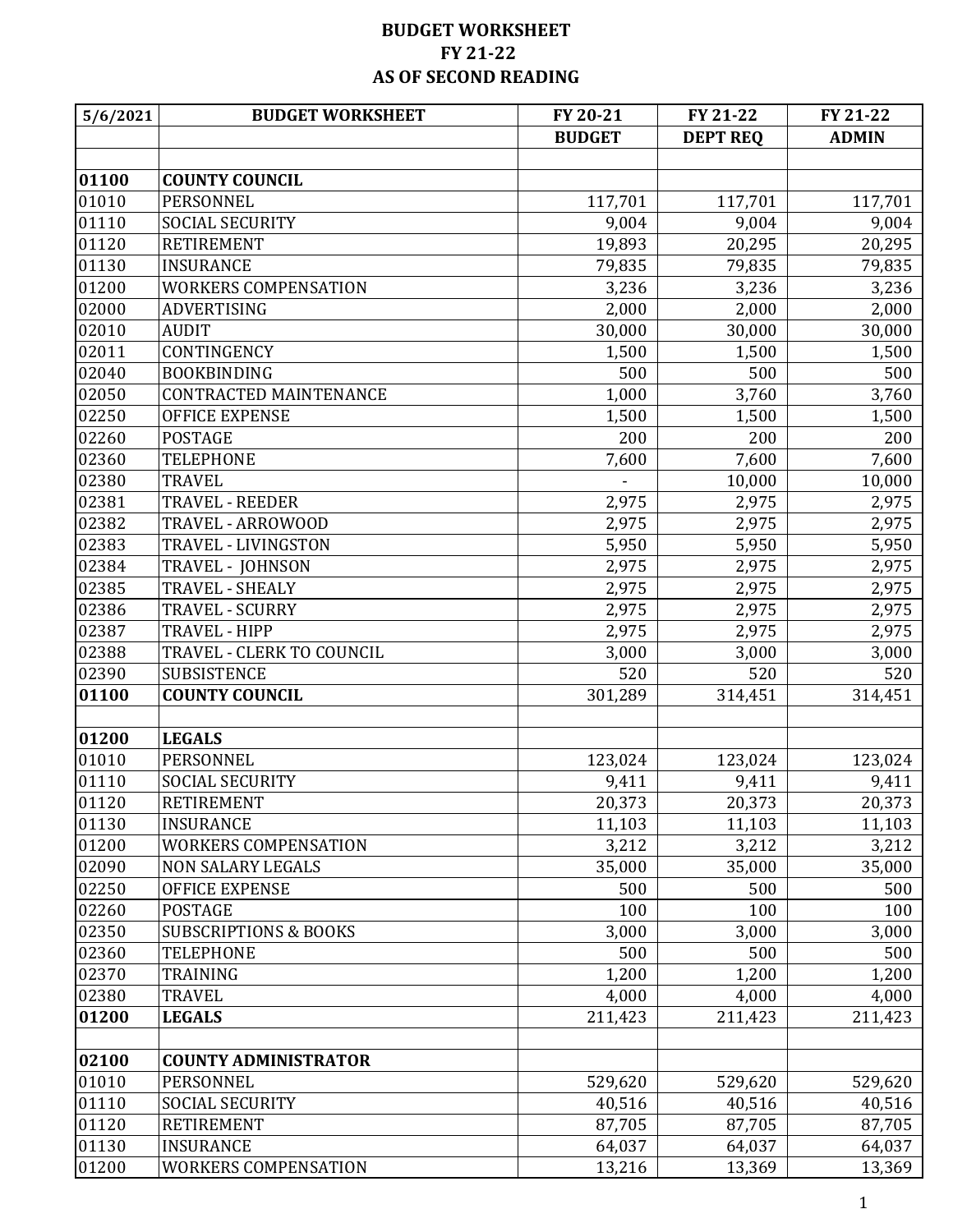| 5/6/2021 | <b>BUDGET WORKSHEET</b>               | FY 20-21      | FY 21-22        | FY 21-22     |
|----------|---------------------------------------|---------------|-----------------|--------------|
|          |                                       | <b>BUDGET</b> | <b>DEPT REQ</b> | <b>ADMIN</b> |
|          |                                       |               |                 |              |
| 02000    | <b>ADVERTISING</b>                    | 1,500         | 1,500           | 1,500        |
| 02050    | <b>CONTRACTED MAINTENANCE</b>         | 8,500         | 12,500          | 12,500       |
| 02080    | <b>COPIER MACHINE</b>                 | 750           | 750             | 750          |
| 02240    | <b>MEMBERSHIPS &amp; DUES</b>         | 1,000         | 1,000           | 1,000        |
| 02250    | <b>OFFICE EXPENSE</b>                 | 4,175         | 4,175           | 4,175        |
| 02260    | <b>POSTAGE</b>                        | 4,000         | 4,000           | 4,000        |
| 02270    | PRINTING                              | 3,000         | 3,000           | 3,000        |
| 02360    | <b>TELEPHONE</b>                      | 7,000         | 7,500           | 7,500        |
| 02370    | TRAINING                              | 4,000         | 4,000           | 4,000        |
| 02380    | <b>TRAVEL</b>                         | 5,000         | 5,000           | 5,000        |
| 02390    | <b>SUBSISTENCE</b>                    | 6,000         | 6,000           | 6,000        |
| 02100    | <b>COUNTY ADMINISTRATOR</b>           | 780,019       | 784,672         | 784,672      |
|          |                                       |               |                 |              |
| 02200    | <b>NON DEPARTMENTAL</b>               |               |                 |              |
| 01000    | NON DEPARTMENTAL CONTINGENCY          |               | 300,000         | 232,000      |
| 01030    | <b>PAYROLL SERVICES</b>               | 30,000        | 30,000          | 30,000       |
| 02050    | <b>CONTRACTED MAINTENANCE</b>         | 18,000        | 18,000          | 18,000       |
| 02062    | <b>COVID RELATED FEE WAIVER</b>       |               |                 |              |
| 02130    | <b>INSURANCE</b>                      | 1,312         | 48,911          | 48,911       |
| 02131    | TORT INSURANCE                        | 192,800       | 218,415         | 218,415      |
| 02140    | <b>UNEMPLOYMENT INSURANCE</b>         | 2,500         | 2,500           | 2,500        |
| 02210    | <b>INSURANCE COUNTY BUILDINGS</b>     | 92,774        | 130,000         | 130,000      |
| 02390    | <b>SUBSISTENCE</b>                    | 20,000        | 20,000          | 20,000       |
| 02400    | <b>EMPLOYEE SERVICE RECOGNITION P</b> | 3,000         | 3,000           | 3,000        |
| 03140    | <b>MEDICAL</b>                        | 2,500         | 2,500           | 2,500        |
| 03146    | EMPLOYMENT SCREENING LEO              |               |                 |              |
| 02200    | <b>NON DEPARTMENTAL</b>               | 362,886       | 773,326         | 705,326      |
|          |                                       |               |                 |              |
| 02300    | IT                                    |               |                 |              |
| 02060    | PROFESSIONAL SERVICES                 | 176,177       | 200,000         | 200,000      |
| 02250    | <b>OFFICE EXPENSE</b>                 | 2,000         | 2,000           | 2,000        |
| 02252    | SOFTWARE AND LICENSING                | 25,000        | 27,500          | 27,500       |
| 02362    | <b>INTERNET - METRO E LINES</b>       | 68,000        | 72,000          | 72,000       |
| 02370    | <b>TRAINING</b>                       | 3,500         |                 |              |
| 04072    | <b>CAPITAL REPLACEMENT</b>            | 35,000        | 66,500          | 28,500       |
| 02300    | IT                                    | 309,677       | 368,000         | 330,000      |
|          |                                       |               |                 |              |
| 03100    | <b>TREASURER</b>                      |               |                 |              |
| 01010    | PERSONNEL                             | 216,989       | 216,989         | 216,989      |
| 01020    | <b>OVERTIME</b>                       | 3,200         | 3,200           | 3,200        |
| 01110    | <b>SOCIAL SECURITY</b>                | 16,844        | 16,844          | 16,844       |
| 01120    | <b>RETIREMENT</b>                     | 36,463        | 36,463          | 36,463       |
| 01130    | <b>INSURANCE</b>                      | 38,785        | 38,785          | 38,785       |
| 01200    | <b>WORKERS COMPENSATION</b>           | 3,400         | 3,415           | 3,415        |
| 02000    | <b>ADVERTISING</b>                    | 200           | 200             | 200          |
| 02050    | CONTRACTED MAINTENANCE                | 25,363        | 26,522          | 26,522       |
| 02060    | PROFESSIONAL SERVICES                 | 46,619        | 48,018          | 48,018       |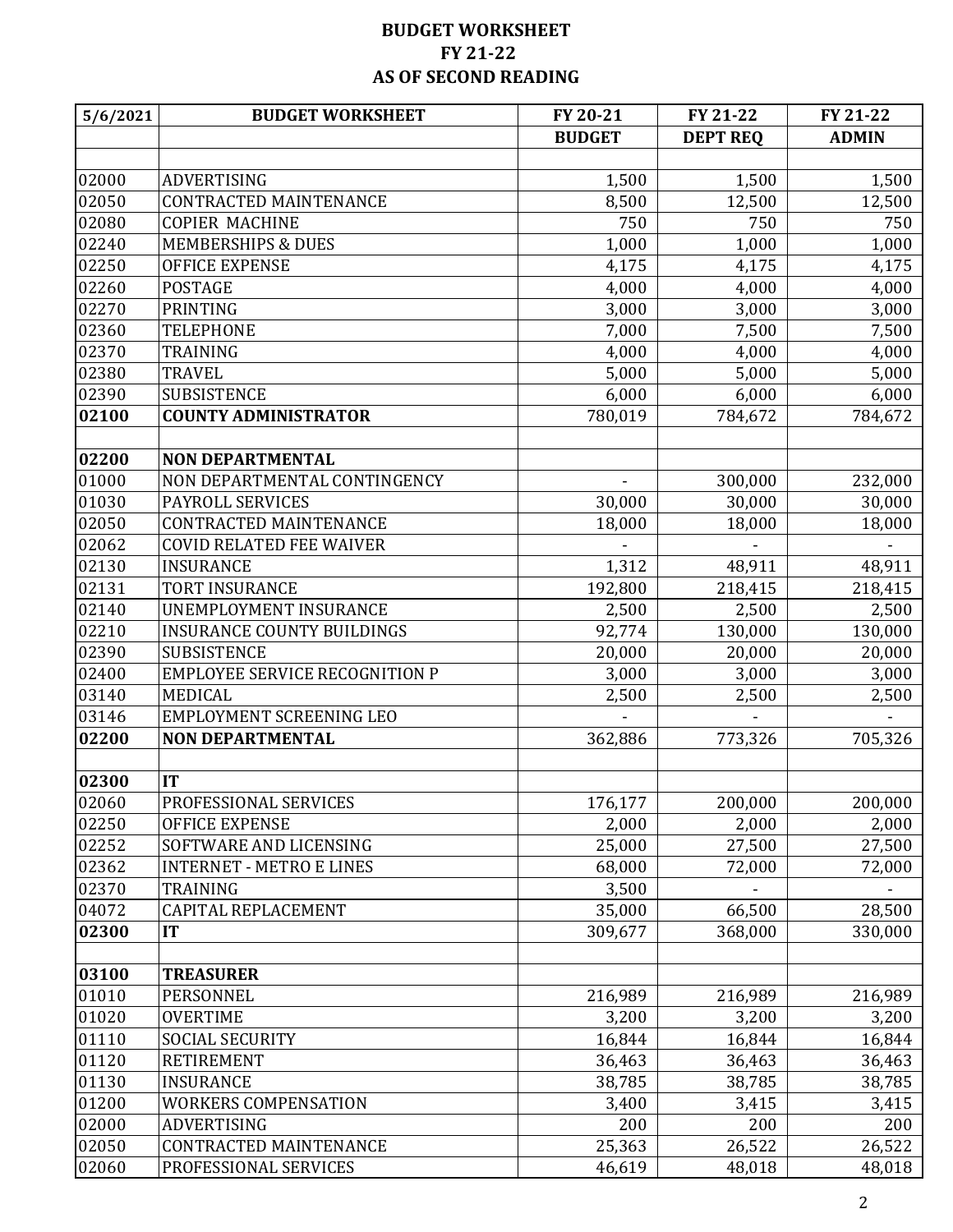| 5/6/2021 | <b>BUDGET WORKSHEET</b>          | FY 20-21      | FY 21-22        | FY 21-22     |
|----------|----------------------------------|---------------|-----------------|--------------|
|          |                                  | <b>BUDGET</b> | <b>DEPT REQ</b> | <b>ADMIN</b> |
|          |                                  |               |                 |              |
| 02240    | <b>MEMBERSHIPS &amp; DUES</b>    | 200           | 200             | 200          |
| 02250    | <b>OFFICE EXPENSE</b>            | 5,000         | 6,000           | 6,000        |
| 02260    | <b>POSTAGE</b>                   | 46,000        | 48,000          | 48,000       |
| 02270    | <b>PRINTING</b>                  | 10,000        | 10,000          | 10,000       |
| 02360    | <b>TELEPHONE</b>                 | 2,000         | 2,000           | 2,000        |
| 02370    | TRAINING                         | 1,455         | 1,455           | 1,455        |
| 02380    | <b>TRAVEL</b>                    | 2,700         | 2,700           | 2,700        |
| 02390    | <b>SUBSISTENCE</b>               | 2,770         | 2,770           | 2,770        |
| 04080    | OFFICE FURNITURE/EQUIPMENT       | 2,000         | 2,000           |              |
| 03100    | <b>TREASURER</b>                 | 459,988       | 465,561         | 463,561      |
|          |                                  |               |                 |              |
| 03200    | <b>AUDITOR</b>                   |               |                 |              |
| 01010    | PERSONNEL                        | 230,575       | 230,575         | 230,575      |
| 01110    | <b>SOCIAL SECURITY</b>           | 17,639        | 17,639          | 17,639       |
| 01120    | <b>RETIREMENT</b>                | 38,183        | 38,183          | 38,183       |
| 01130    | <b>INSURANCE</b>                 | 32,672        | 32,672          | 32,672       |
| 01200    | <b>WORKERS COMPENSATION</b>      | 3,470         | 3,535           | 3,535        |
| 02000    | <b>ADVERTISING</b>               | 250           | 250             | 250          |
| 02050    | <b>CONTRACTED MAINTENANCE</b>    | 24,400        | 25,106          | 25,106       |
| 02060    | PROFESSIONAL SERVICES            | 46,620        | 48,018          | 48,018       |
| 02240    | <b>MEMBERSHIPS &amp; DUES</b>    | 200           | 200             | 200          |
| 02250    | <b>OFFICE EXPENSE</b>            | 3,656         | 3,500           | 3,500        |
| 02260    | <b>POSTAGE</b>                   | 1,400         | 1,400           | 1,400        |
| 02270    | <b>PRINTING</b>                  | 7,000         | 7,000           | 7,000        |
| 02350    | <b>SUBSCRIPTIONS &amp; BOOKS</b> | 600           | 600             | 600          |
| 02360    | <b>TELEPHONE</b>                 | 2,050         | 2,050           | 2,050        |
| 02370    | TRAINING                         | 1,495         | 1,495           | 1,495        |
| 02380    | <b>TRAVEL</b>                    | 2,730         | 2,730           | 2,730        |
| 02390    | <b>SUBSISTENCE</b>               | 2,914         | 3,070           | 3,070        |
| 04080    | OFFICE FURNITURE/EQUIPMENT       | 1,500         | 2,000           |              |
| 03200    | <b>AUDITOR</b>                   | 417,354       | 420,023         | 418,023      |
|          |                                  |               |                 |              |
| 03300    | <b>ASSESSOR</b>                  |               |                 |              |
| 01010    | PERSONNEL                        | 407,063       | 417,063         | 423,095      |
| 01020    | <b>OVERTIME</b>                  | 1,000         | 1,000           | 1,000        |
| 01110    | <b>SOCIAL SECURITY</b>           | 31,217        | 31,982          | 32,443       |
| 01120    | <b>RETIREMENT</b>                | 67,575        | 69,231          | 70,230       |
| 01130    | <b>INSURANCE</b>                 | 76,905        | 76,905          | 76,905       |
| 01200    | <b>WORKERS COMPENSATION</b>      | 8,608         | 8,898           | 9,064        |
| 02000    | <b>ADVERTISING</b>               | 500           | 500             | 500          |
| 02050    | CONTRACTED MAINTENANCE           | 50,680        | 61,940          | 46,335       |
| 02170    | <b>VEHICLES INSURANCE</b>        | 3,000         | 3,600           | 3,600        |
| 02240    | <b>MEMBERSHIPS &amp; DUES</b>    | 375           | 2,510           | 2,510        |
| 02250    | <b>OFFICE EXPENSE</b>            | 8,700         | 10,400          | 8,700        |
| 02260    | <b>POSTAGE</b>                   | 1,500         | 1,500           | 1,500        |
| 02270    | PRINTING                         | 750           | 2,750           | 2,750        |
| 02350    | <b>SUBSCRIPTIONS &amp; BOOKS</b> | 1,650         | 1,733           | 1,733        |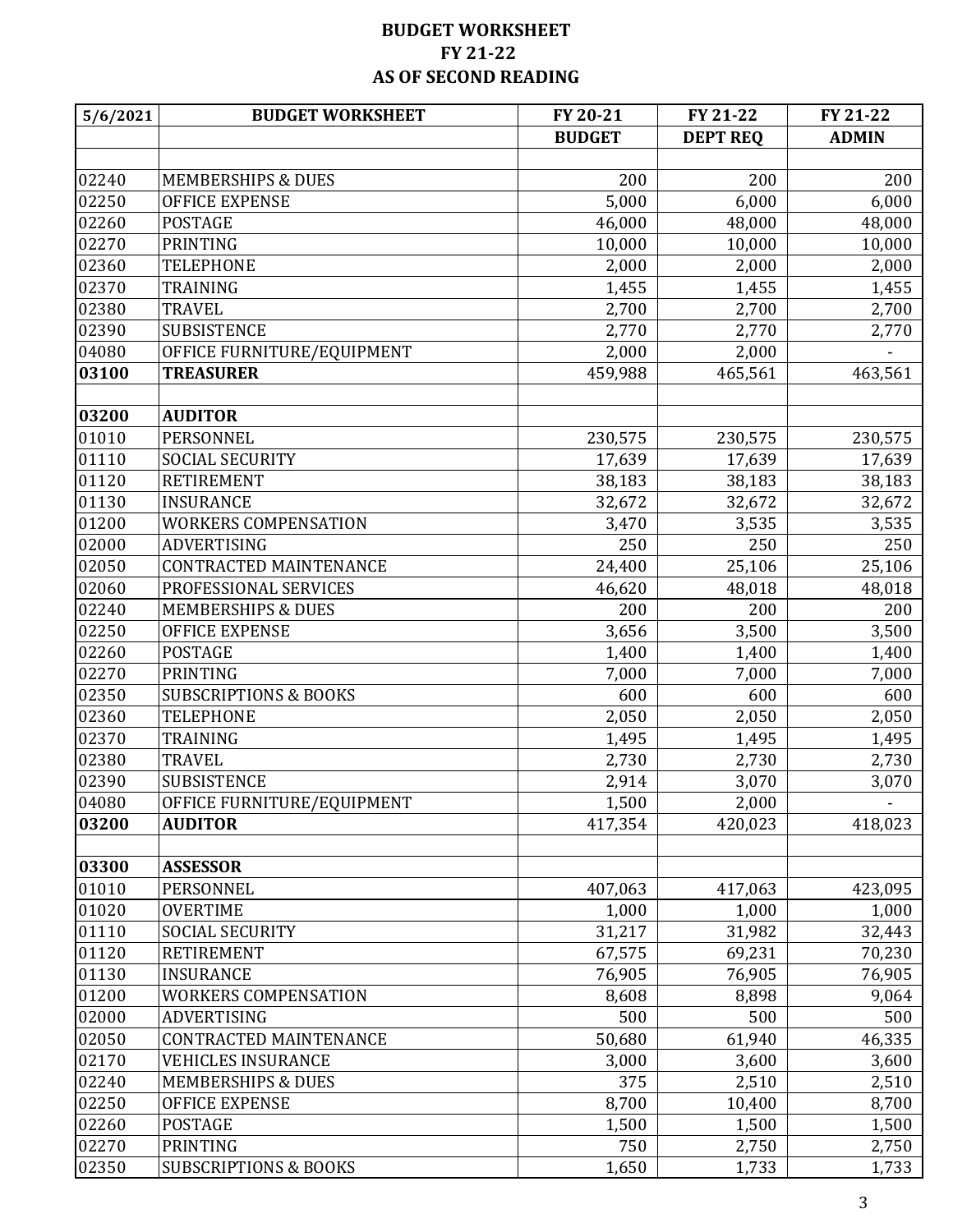| 5/6/2021 | <b>BUDGET WORKSHEET</b>               | FY 20-21      | FY 21-22        | FY 21-22     |
|----------|---------------------------------------|---------------|-----------------|--------------|
|          |                                       | <b>BUDGET</b> | <b>DEPT REQ</b> | <b>ADMIN</b> |
|          |                                       |               |                 |              |
| 02360    | <b>TELEPHONE</b>                      | 1,500         | 1,500           | 1,500        |
| 02370    | <b>TRAINING</b>                       | 3,465         | 3,590           | 3,590        |
| 02380    | <b>TRAVEL</b>                         | 670           | 814             | 814          |
| 02390    | <b>SUBSISTENCE</b>                    | 2,020         | 1,550           | 1,550        |
| 03130    | <b>FUEL</b>                           | 4,000         | 3,000           | 3,000        |
| 03280    | <b>UNIFORMS</b>                       | 750           | 750             | 750          |
| 03300    | <b>ASSESSOR</b>                       | 671,928       | 701,216         | 691,569      |
|          |                                       |               |                 |              |
| 03310    | <b>TAX REVIEW &amp; APPEALS BOARD</b> |               |                 |              |
| 01010    | PERSONNEL                             | 4,200         | 5,400           | 5,400        |
| 03310    | <b>TAX REVIEW &amp; APPEALS BOARD</b> | 4,200         | 5,400           | 5,400        |
|          |                                       |               |                 |              |
| 03400    | DELINQUENT TAX COLLECTOR              |               |                 |              |
| 01010    | PERSONNEL                             | 45,155        | 48,155          | 48,155       |
| 01020    | <b>OVERTIME</b>                       | 2,000         | 2,000           | 2,000        |
| 01110    | <b>SOCIAL SECURITY</b>                | 3,837         | 3,837           | 3,837        |
| 01120    | <b>RETIREMENT</b>                     | 8,304         | 8,304           | 8,304        |
| 01130    | <b>INSURANCE</b>                      | 6,311         | 6,311           | 6,311        |
| 01200    | <b>WORKERS COMPENSATION</b>           | 1,379         | 1,379           | 1,379        |
| 02000    | <b>ADVERTISING</b>                    | 15,000        | 15,000          | 15,000       |
| 02050    | CONTRACTED MAINTENANCE                | 5,700         | 6,000           | 6,000        |
| 02060    | PROFESSIONAL SERVICES                 | 7,000         | 15,000          | 15,000       |
| 02070    | <b>CONSULTING &amp; TECH FEES</b>     | 15,000        | 22,500          | 22,500       |
| 02240    | <b>MEMBERSHIPS &amp; DUES</b>         | 125           | 125             | 125          |
| 02250    | <b>OFFICE EXPENSE</b>                 | 1,200         | 1,000           | 1,000        |
| 02260    | <b>POSTAGE</b>                        | 29,000        | 30,000          | 30,000       |
| 02270    | PRINTING                              | 800           | 800             | 800          |
| 02310    | <b>SUPPLIES</b>                       | 800           | 800             | 800          |
| 02350    | <b>SUBSCRIPTIONS &amp; BOOKS</b>      | 150           | 150             | 150          |
| 02360    | <b>TELEPHONE</b>                      | 700           | 700             | 700          |
| 02370    | <b>TRAINING</b>                       | 700           | 700             | 700          |
| 02380    | <b>TRAVEL</b>                         | 800           | 800             | 800          |
| 02390    | <b>SUBSISTENCE</b>                    | 900           | 900             | 900          |
| 03400    | DELINQUENT TAX COLLECTOR              | 144,861       | 164,461         | 164,461      |
|          |                                       |               |                 |              |
| 03500    | <b>PLANNING &amp; ZONING</b>          |               |                 |              |
| 01010    | PERSONNEL                             | 133,409       | 133,409         | 133,409      |
| 01012    | <b>BOARD MEMBERS</b>                  |               | 13,320          | 13,320       |
| 01110    | <b>SOCIAL SECURITY</b>                | 10,206        | 10,206          | 10,206       |
| 01120    | <b>RETIREMENT</b>                     | 22,092        | 22,092          | 22,092       |
| 01130    | <b>INSURANCE</b>                      | 31,129        | 31,129          | 31,129       |
| 01200    | <b>WORKERS COMPENSATION</b>           | 2,590         | 2,746           | 2,746        |
| 02000    | <b>ADVERTISING</b>                    | 1,260         | 1,200           | 1,200        |
| 02050    | <b>CONTRACTED MAINTENANCE</b>         | 4,660         | 4,860           | 4,860        |
| 02070    | <b>CONSULTING &amp; TECH FEES</b>     | 18,850        | 160,600         | 60,600       |
| 02170    | <b>VEHICLES INSURANCE</b>             | 1,463         | 1,466           | 1,466        |
| 02240    | <b>MEMBERSHIPS &amp; DUES</b>         | 1,775         | 2,000           | 2,000        |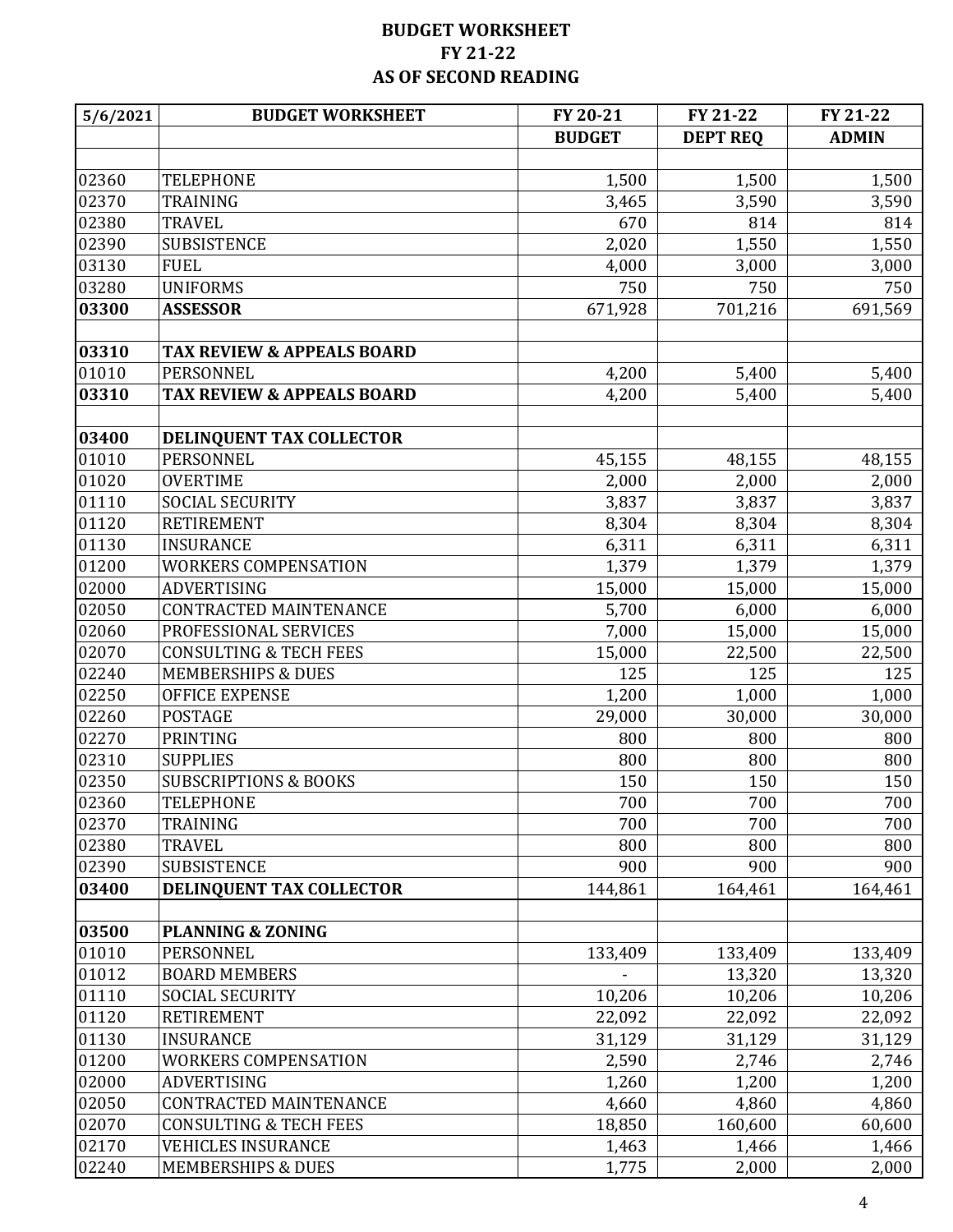| 5/6/2021 | <b>BUDGET WORKSHEET</b>               | FY 20-21        | FY 21-22        | FY 21-22        |
|----------|---------------------------------------|-----------------|-----------------|-----------------|
|          |                                       | <b>BUDGET</b>   | <b>DEPT REQ</b> | <b>ADMIN</b>    |
|          |                                       |                 |                 |                 |
| 02250    | <b>OFFICE EXPENSE</b>                 | 3,202           | 3,200           | 3,200           |
| 02260    | <b>POSTAGE</b>                        | 1,500           | 1,500           | 1,500           |
| 02270    | PRINTING                              | 651             | 500             | 500             |
| 02300    | <b>RPRS TO VEHICLE</b>                | 1,500           | 1,500           | 1,500           |
| 02350    | <b>SUBSCRIPTIONS &amp; BOOKS</b>      | 500             | 300             | 300             |
| 02360    | TELEPHONE                             | 1,450           | 1,000           | 1,000           |
| 02370    | TRAINING                              | 3,082           | 3,885           | 3,885           |
| 02380    | <b>TRAVEL</b>                         | 500             | 500             | 500             |
| 02390    | <b>SUBSISTENCE</b>                    | 2,828           | 2,828           | 2,828           |
| 03130    | <b>FUEL</b>                           | 1,650           | 1,650           | 1,650           |
| 03280    | <b>UNIFORMS</b>                       | 425             | 600             | 600             |
| 03500    | <b>PLANNING &amp; ZONING</b>          | 244,722         | 400,491         | 300,491         |
|          |                                       |                 |                 |                 |
| 03600    | <b>BUILDING INSPECTION</b>            |                 |                 |                 |
| 01010    | PERSONNEL                             | 123,000         | 122,500         | 122,500         |
| 01023    | <b>CONTRACTED INSPECTION SERVICES</b> | 19,257          | 20,000          | 20,000          |
| 01110    | <b>SOCIAL SECURITY</b>                | 9,410           | 9,333           | 9,333           |
| 01120    | <b>RETIREMENT</b>                     | 20,369          | 20,203          | 20,203          |
| 01130    | <b>INSURANCE</b>                      | 17,414          | 17,414          | 17,414          |
| 01200    | <b>WORKERS COMPENSATION</b>           | 2,188           | 2,208           | 2,208           |
| 02050    | CONTRACTED MAINTENANCE                | 4,300           | 4,500           | 4,500           |
| 02170    | <b>VEHICLES INSURANCE</b>             | 850             | 850             | 850             |
| 02240    | <b>MEMBERSHIPS &amp; DUES</b>         | 300             | 300             | 300             |
| 02250    | <b>OFFICE EXPENSE</b>                 | 4,000           | 4,000           | 4,000           |
| 02260    | <b>POSTAGE</b>                        | 500             | 500             | 500             |
| 02270    | PRINTING                              | 1,000           | 1,000           | 1,000           |
| 02300    | <b>RPRS TO VEHICLE</b>                | 1,500           | 1,000           | 1,000           |
| 02350    | <b>SUBSCRIPTIONS &amp; BOOKS</b>      | 1,000           | 1,000           | 1,000           |
| 02360    | <b>TELEPHONE</b>                      | 2,200           | 2,200           | 2,200           |
| 02370    | TRAINING                              | 2,000           | 2,000           | 2,000           |
| 02380    | TRAVEL                                | 250             | 500             | 500             |
| 02390    | <b>SUBSISTENCE</b>                    | 1,000           | 1,000           | 1,000           |
| 03130    | <b>FUEL</b>                           | 2,500           | 2,500           | 2,500           |
| 03280    | <b>UNIFORMS</b>                       | 200             | 200             | 200             |
| 03600    | <b>BUILDING INSPECTION</b>            | 213,238         | 213,208         | 213,208         |
|          |                                       |                 |                 |                 |
| 03700    | <b>GIS</b>                            |                 |                 |                 |
| 01010    | PERSONNEL                             |                 |                 |                 |
| 01020    | <b>OVERTIME</b>                       | 48,666<br>1,000 | 48,666<br>1,500 | 48,666<br>1,000 |
|          |                                       |                 |                 |                 |
| 01110    | <b>SOCIAL SECURITY</b>                | 3,799           | 3,799           | 3,799           |
| 01120    | <b>RETIREMENT</b>                     | 8,224           | 8,224           | 8,224           |
| 01130    | <b>INSURANCE</b>                      | 6,310           | 6,310           | 6,310           |
| 01200    | <b>WORKERS COMPENSATION</b>           | 148             | 148             | 148             |
| 02050    | CONTRACTED MAINTENANCE                | 51,604          | 53,541          | 51,604          |
| 02240    | <b>MEMBERSHIPS &amp; DUES</b>         | 175             | 175             | 175             |
| 02250    | <b>OFFICE EXPENSE</b>                 | 1,500           | 1,500           | 1,500           |
| 02360    | <b>TELEPHONE</b>                      | 50              | 50              | 50              |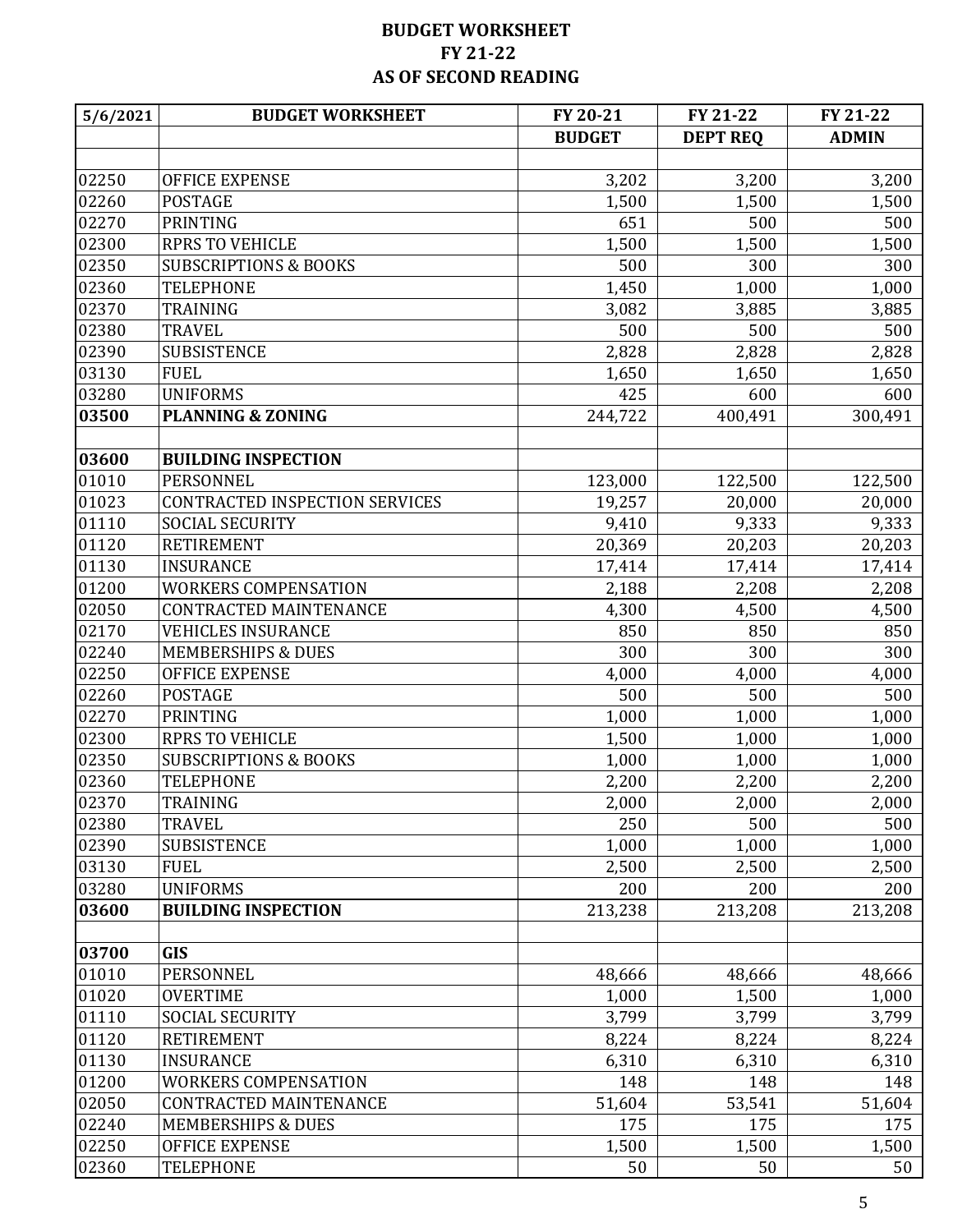| 5/6/2021           | <b>BUDGET WORKSHEET</b>         | FY 20-21      | FY 21-22        | FY 21-22     |
|--------------------|---------------------------------|---------------|-----------------|--------------|
|                    |                                 | <b>BUDGET</b> | <b>DEPT REQ</b> | <b>ADMIN</b> |
|                    |                                 |               |                 |              |
| 02370              | <b>TRAINING</b>                 | 1,550         | 1,550           | 1,550        |
| 02380              | <b>TRAVEL</b>                   | 950           | 950             | 950          |
| 02390              | <b>SUBSISTENCE</b>              | 1,330         | 1,330           | 1,330        |
| 04070              | <b>CAPITAL OUTLAY</b>           |               | 4,984           |              |
| 03700              | <b>GIS</b>                      | 125,306       | 132,727         | 125,306      |
|                    |                                 |               |                 |              |
| 04200              | <b>REGISTRATION/ELECTION</b>    |               |                 |              |
| 01010              | PERSONNEL                       | 85,308        | 83,732          | 83,732       |
| 01011              | PRECINCT PERSONNEL              | 24,025        | 24,025          | 24,025       |
| 01012              | <b>BOARD MEMBERS</b>            | 12,980        | 12,980          | 12,980       |
| 01110              | <b>SOCIAL SECURITY</b>          | 6,525         | 6,405           | 6,405        |
| 01120              | <b>RETIREMENT</b>               | 14,127        | 13,866          | 13,866       |
| 01130              | <b>INSURANCE</b>                | 13,541        | 13,541          | 13,541       |
| 01200              | <b>WORKERS COMPENSATION</b>     | 264           | 260             | 260          |
| 02000              | <b>ADVERTISING</b>              | 2,000         | 2,000           | 2,000        |
| 02021              | <b>CONTRACTED SERVICES</b>      | 1,200         | 12,000          | 12,000       |
| 02050              | <b>CONTRACTED MAINTENANCE</b>   | 23,430        | 26,835          | 26,835       |
| 02240              | <b>MEMBERSHIPS &amp; DUES</b>   | 500           | 500             | 500          |
| 02250              | <b>OFFICE EXPENSE</b>           | 4,900         | 4,900           | 4,900        |
| 02260              | <b>POSTAGE</b>                  | 3,200         | 3,200           | 3,200        |
| 02270              | <b>PRINTING</b>                 | 4,375         | 4,375           | 4,375        |
| 02310              | <b>SUPPLIES</b>                 | 3,000         | 3,000           | 3,000        |
| 02360              | <b>TELEPHONE</b>                | 1,500         | 1,500           | 1,500        |
| 02370              | <b>TRAINING</b>                 | 300           | 300             | 300          |
| 02380              | <b>TRAVEL</b>                   | 4,990         | 4,990           | 4,990        |
| 02390              | <b>SUBSISTENCE</b>              | 3,400         | 3,400           | 3,400        |
| 04200              | <b>REGISTRATION/ELECTION</b>    | 209,565       | 221,809         | 221,809      |
|                    |                                 |               |                 |              |
| 05100              | <b>CIVIL AND CRIMINAL COURT</b> |               |                 |              |
| $\overline{010}14$ | PERSONNEL BAILIFF               | 16,056        | 16,056          | 16,056       |
| 01040              | <b>JURY FEES</b>                | 30,000        | 30,000          | 30,000       |
| 02050              | <b>CONTRACTED MAINTENANCE</b>   | 5,500         | 5,500           | 5,500        |
| 02250              | <b>OFFICE EXPENSE</b>           | 2,600         | 2,600           | 2,600        |
| 02260              | <b>POSTAGE</b>                  | 2,500         | 2,500           | 2,500        |
| 02270              | PRINTING                        | 2,500         | 2,500           | 2,500        |
| 02360              | <b>TELEPHONE</b>                | 1,500         | 1,500           | 1,500        |
| 02365              | <b>TELEPHONE - DJJ</b>          | 1,000         | 1,000           | 1,000        |
| 05100              | <b>CIVIL AND CRIMINAL COURT</b> | 61,656        | 61,656          | 61,656       |
| 05110              | <b>SOLICITOR</b>                |               |                 |              |
| 02020              | <b>QTRLY PAYMENTS</b>           | 121,867       | 196,000         | 121,867      |
| 05110              | <b>SOLICITOR</b>                | 121,867       | 196,000         | 121,867      |
|                    |                                 |               |                 |              |
| 05200              | <b>CLERK OF COURT</b>           |               |                 |              |
| 01010              | PERSONNEL                       | 237,926       | 270,408         | 270,408      |
| 01110              | <b>SOCIAL SECURITY</b>          | 18,201        | 20,686          | 20,686       |
| 01120              | <b>RETIREMENT</b>               | 39,401        | 44,780          | 44,780       |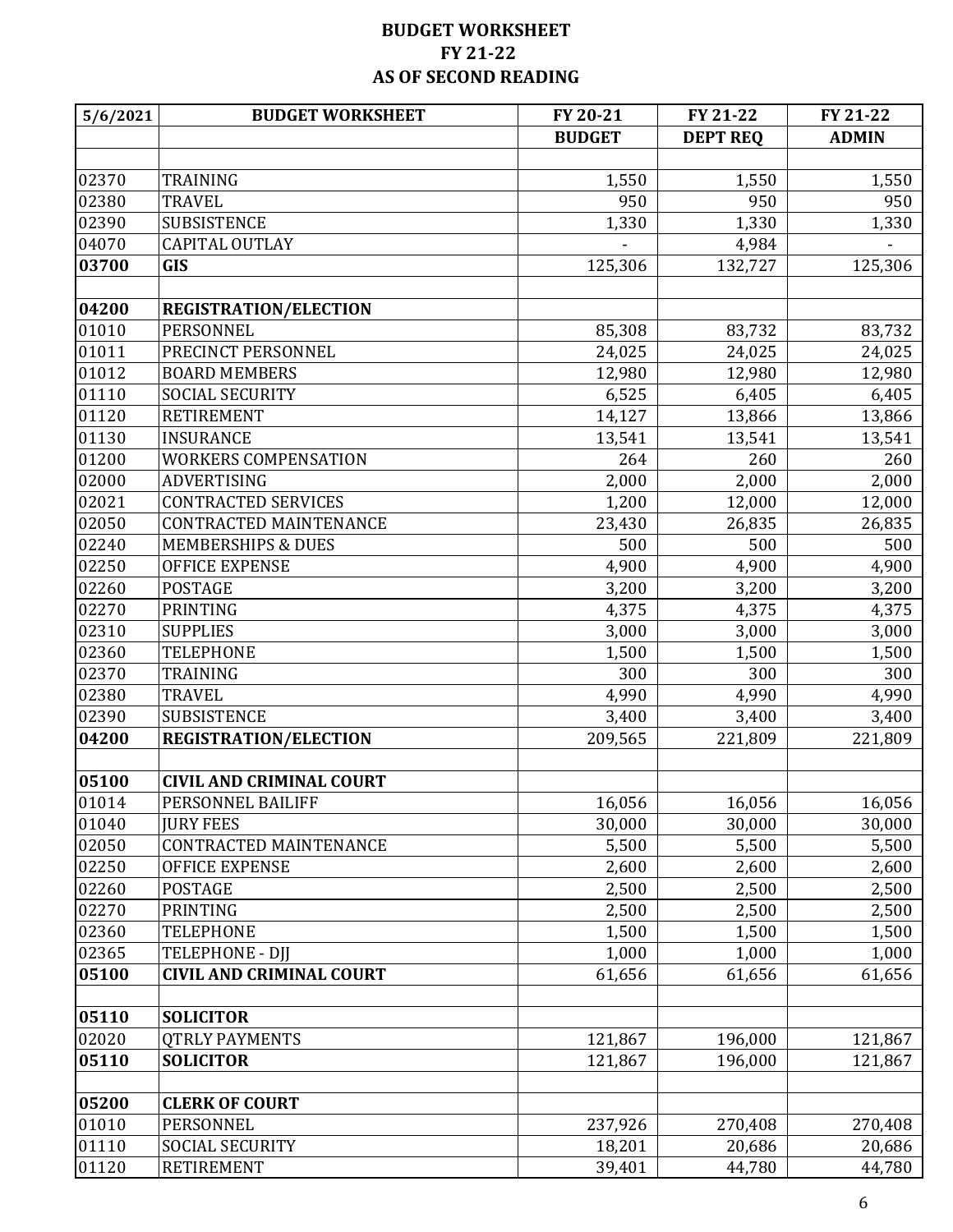| 5/6/2021       | <b>BUDGET WORKSHEET</b>       | FY 20-21      | FY 21-22        | FY 21-22     |
|----------------|-------------------------------|---------------|-----------------|--------------|
|                |                               | <b>BUDGET</b> | <b>DEPT REQ</b> | <b>ADMIN</b> |
|                |                               |               |                 |              |
| 01130          | <b>INSURANCE</b>              | 70,270        | 70,270          | 70,270       |
| 01200          | <b>WORKERS COMPENSATION</b>   | 3,740         | 4,021           | 4,021        |
| 02050          | CONTRACTED MAINTENANCE        | 84,000        | 86,000          | 86,000       |
| 02240          | <b>MEMBERSHIPS &amp; DUES</b> | 125           | 125             | 125          |
| 02250          | <b>OFFICE EXPENSE</b>         | 7,500         | 7,500           | 7,500        |
| 02260          | <b>POSTAGE</b>                | 25,000        | 25,000          | 25,000       |
| 02270          | PRINTING                      | 4,000         | 4,000           | 4,000        |
| 02360          | TELEPHONE                     | 1,600         | 1,600           | 1,600        |
| 02370          | <b>TRAINING</b>               | 700           | 700             | 700          |
| 02380          | <b>TRAVEL</b>                 | 800           | 800             | 800          |
| 02390          | <b>SUBSISTENCE</b>            | 1,500         | 1,500           | 1,500        |
| 05200          | <b>CLERK OF COURT</b>         | 494,763       | 537,390         | 537,390      |
|                |                               |               |                 |              |
| 05210          | <b>FAMILY COURT</b>           |               |                 |              |
| 01010          | PERSONNEL                     | 148,211       | 127,850         | 127,850      |
| 01110          | <b>SOCIAL SECURITY</b>        | 11,338        | 9,870           | 9,870        |
| 01120          | <b>RETIREMENT</b>             | 24,544        | 21,172          | 21,172       |
| 01130          | <b>INSURANCE</b>              | 18,932        | 18,932          | 18,932       |
| 01200          | <b>WORKERS COMPENSATION</b>   | 450           | 396             | 396          |
| 02050          | CONTRACTED MAINTENANCE        | 24,000        | 20,000          | 20,000       |
| 02250          | <b>OFFICE EXPENSE</b>         | 4,500         | 4,500           | 4,500        |
| 02260          | <b>POSTAGE</b>                | 5,000         | 5,000           | 5,000        |
| 02270          | PRINTING                      | 6,500         | 6,500           | 6,500        |
| 02360          | <b>TELEPHONE</b>              | 1,600         | 1,600           | 1,600        |
| 02370          | <b>TRAINING</b>               | 500           | 500             | 500          |
| 05210          | <b>FAMILY COURT</b>           | 245,575       | 216,320         | 216,320      |
|                |                               |               |                 |              |
| 05300          | <b>PROBATE COURT</b>          |               |                 |              |
| 01010          | PERSONNEL                     | 193,894       | 193,894         | 193,894      |
| $\sqrt{01110}$ | <b>SOCIAL SECURITY</b>        | 14,833        | 14,833          | 14,833       |
| 01120          | <b>RETIREMENT</b>             | 34,404        | 34,404          | 34,404       |
| 01130          | <b>INSURANCE</b>              | 39,879        | 39,879          | 39,879       |
| 01200          | <b>WORKERS COMPENSATION</b>   | 3,924         | 3,924           | 3,924        |
| 02000          | <b>ADVERTISING</b>            | 200           | 200             | 200          |
| 02050          | <b>CONTRACTED MAINTENANCE</b> | 3,640         | 3,640           | 3,640        |
| 02240          | <b>MEMBERSHIPS &amp; DUES</b> | 570           | 570             | 570          |
| 02250          | <b>OFFICE EXPENSE</b>         | 5,159         | 5,200           | 5,200        |
| 02260          | <b>POSTAGE</b>                | 2,000         | 2,000           | 2,000        |
| 02270          | PRINTING                      | 641           | 600             | 600          |
| 02360          | <b>TELEPHONE</b>              | 1,400         | 1,400           | 1,400        |
| 02370          | TRAINING                      | 3,405         | 3,405           | 3,405        |
| 02380          | <b>TRAVEL</b>                 | 5,610         | 5,610           | 5,610        |
| 04080          | OFFICE FURNITURE/EQUIPMENT    | 3,000         | 3,000           |              |
| 05300          | <b>PROBATE COURT</b>          | 312,559       | 312,559         | 309,559      |
|                |                               |               |                 |              |
| 05400          | PROBATION PARDON AND PAROLE   |               |                 |              |
| 02360          | <b>TELEPHONE</b>              | 950           | 950             | 950          |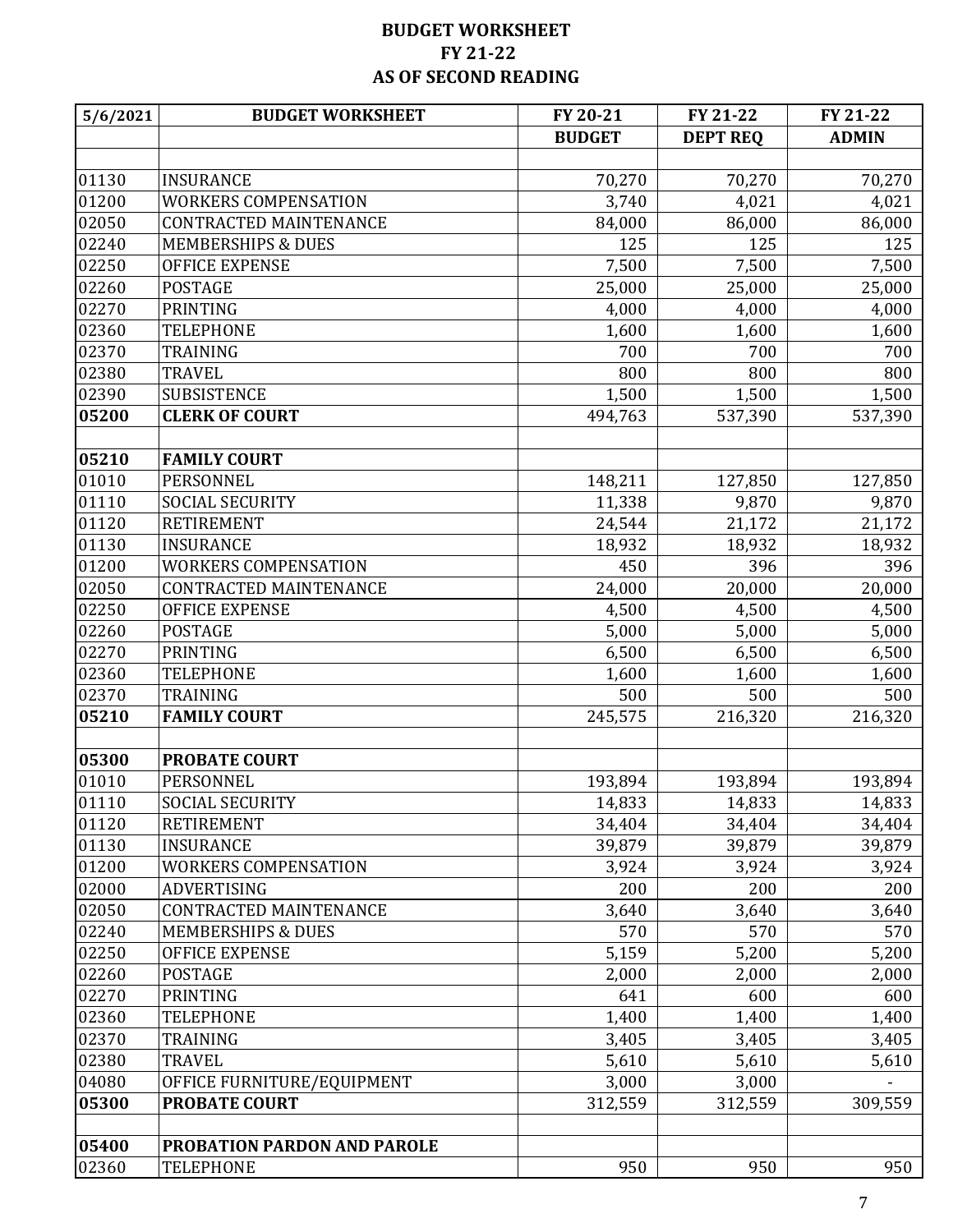| 5/6/2021           | <b>BUDGET WORKSHEET</b>               | FY 20-21        | FY 21-22        | FY 21-22        |
|--------------------|---------------------------------------|-----------------|-----------------|-----------------|
|                    |                                       | <b>BUDGET</b>   | <b>DEPT REQ</b> | <b>ADMIN</b>    |
|                    |                                       |                 |                 |                 |
| 05400              | PROBATION PARDON AND PAROLE           | 950             | 950             | 950             |
|                    |                                       |                 |                 |                 |
| 05500              | <b>PUBLIC DEFENDER</b>                |                 |                 |                 |
| 01010              | PERSONNEL                             | 66,196          | 66,196          | 66,196          |
| 01110              | <b>SOCIAL SECURITY</b>                | 5,064           | 5,064           | 5,064           |
| 01120              | <b>RETIREMENT</b>                     | 10,962          | 10,962          | 10,962          |
| 01130              | <b>INSURANCE</b>                      | 13,542          | 13,542          | 13,542          |
| 01200              | <b>WORKERS COMPENSATION</b>           | 245             | 245             | 245             |
| 02080              | <b>COPIER MACHINE</b>                 | 100             | 100             | 100             |
| 02250              | <b>OFFICE EXPENSE</b>                 | 250             | 250             | 250             |
| 02260              | <b>POSTAGE</b>                        | 50              | 50              | 50              |
| 02360              | <b>TELEPHONE</b>                      | 500             | 500             | 500             |
| 02370              | TRAINING                              | 750             | 750             | 750             |
| 05500              | <b>PUBLIC DEFENDER</b>                | 97,659          | 97,659          | 97,659          |
|                    |                                       |                 |                 |                 |
| 05600              | <b>CORONER</b>                        |                 |                 |                 |
| 01010              | PERSONNEL                             | 69,390          | 93,390          | 79,193          |
| 01110              | <b>SOCIAL SECURITY</b>                | 5,308           | 7,604           | 6,058           |
| 01120              | <b>RETIREMENT</b>                     | 12,173          | 17,945          | 10,600          |
| 01130              | <b>INSURANCE</b>                      | 11,103          | 17,107          | 11,103          |
| 01200              | <b>WORKERS COMPENSATION</b>           | 2,401           | 3,740           | 2,740           |
| 02050              | <b>CONTRACTED MAINTENANCE</b>         | 946             | 1,000           | 1,000           |
| 02170              | <b>VEHICLES INSURANCE</b>             | 3,000           | 3,000           | 3,000           |
| 02240              | <b>MEMBERSHIPS &amp; DUES</b>         | 600             | 600             | 600             |
| 02250              | <b>OFFICE EXPENSE</b>                 | 1,453           | 2,000           | 1,500           |
| 02260              | <b>POSTAGE</b>                        | 225             | 400             | 400             |
| 02300              | <b>RPRS TO VEHICLE</b>                | 879             | 1,000           | 1,000           |
| 02360              | <b>TELEPHONE</b>                      | 2,000           | 2,000           | 2,000           |
| 02370              | TRAINING                              | 3,500           | 3,500           | 3,500           |
| $\overline{02380}$ | <b>TRAVEL</b>                         | 2,000           | 2,000           | 2,000           |
| 02390              | <b>SUBSISTENCE</b>                    | 2,000           | 2,000           | 2,000           |
| 03130              | <b>FUEL</b>                           | 3,500           | 4,000           | 3,500           |
| 03160              | <b>SUPPLIES</b>                       | 4,600           | 5,000           | 5,000           |
| 03280              | <b>UNIFORMS</b>                       | 747             | 800             | 800             |
| 03300              | POST MORTEMS                          | 60,000          | 70,000          | 70,000          |
| 04070              | <b>CAPITAL OUTLAY</b>                 | 3,033           | 127,375         | 28,000          |
| 05600              | <b>CORONER</b>                        | 188,858         | 364,461         | 233,994         |
|                    |                                       |                 |                 |                 |
| 05700              | <b>CENTRAL COURT</b>                  |                 |                 |                 |
| 01010              | PERSONNEL                             | 337,887         | 337,887         | 337,887         |
| 01040              | <b>JURY FEES</b>                      | 20,000          | 20,000          | 20,000          |
| 01110              | <b>SOCIAL SECURITY</b>                | 25,848          | 25,848          | 25,848          |
| 01120<br>01130     | <b>RETIREMENT</b><br><b>INSURANCE</b> | 61,357          | 61,357          | 61,357          |
| 01200              | <b>WORKERS COMPENSATION</b>           | 68,976          | 68,976<br>1,047 | 68,976<br>1,047 |
| 02050              | CONTRACTED MAINTENANCE                | 1,047<br>23,500 | 23,500          | 23,500          |
| 02070              | <b>CONSULTING &amp; TECH FEES</b>     | 1,000           | 1,000           | 1,000           |
|                    |                                       |                 |                 |                 |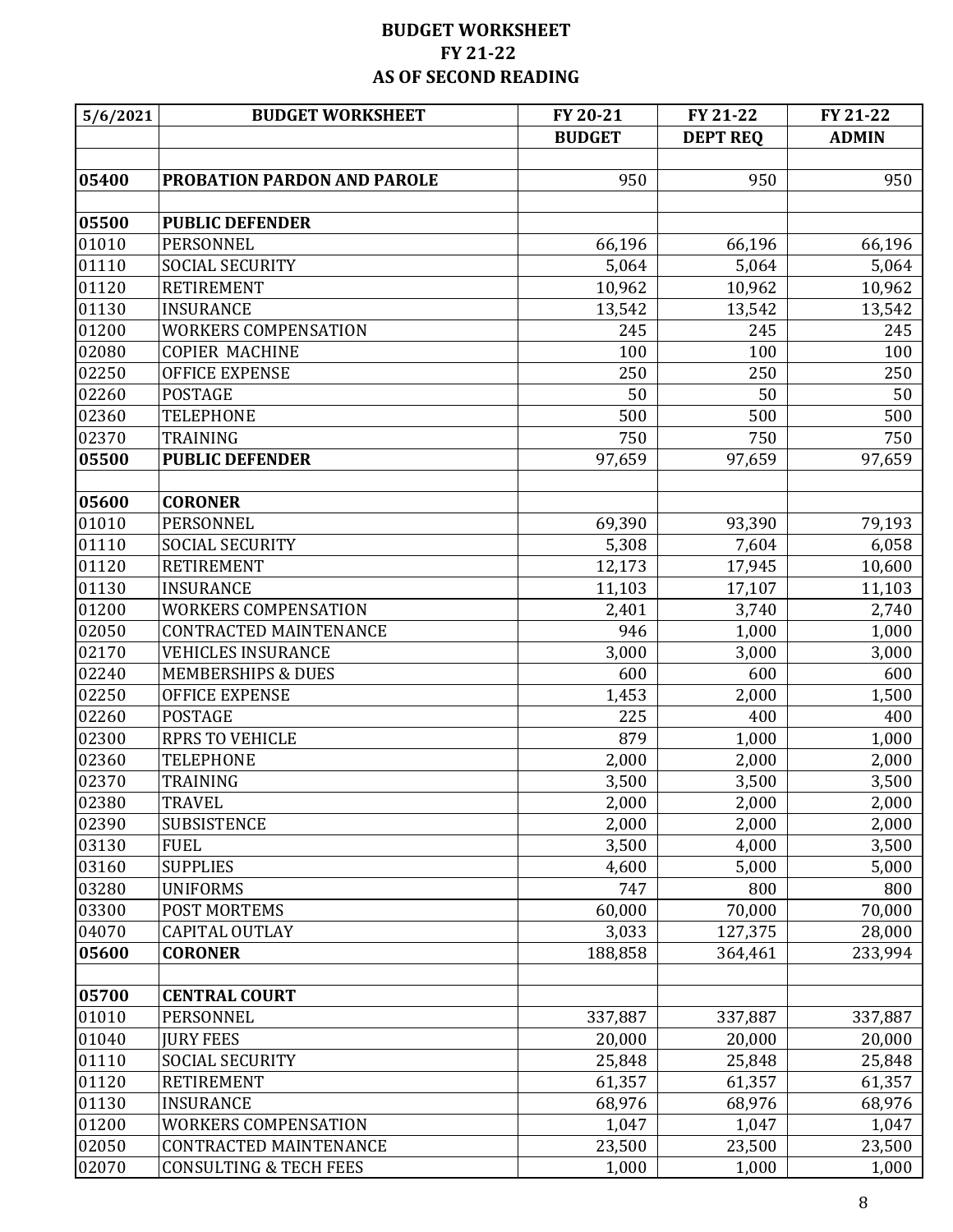| 5/6/2021 | <b>BUDGET WORKSHEET</b>           | FY 20-21      | FY 21-22        | FY 21-22     |
|----------|-----------------------------------|---------------|-----------------|--------------|
|          |                                   | <b>BUDGET</b> | <b>DEPT REQ</b> | <b>ADMIN</b> |
|          |                                   |               |                 |              |
| 02240    | <b>MEMBERSHIPS &amp; DUES</b>     | 550           | 550             | 550          |
| 02250    | <b>OFFICE EXPENSE</b>             | 11,250        | 11,250          | 11,250       |
| 02260    | <b>POSTAGE</b>                    | 10,000        | 10,000          | 10,000       |
| 02360    | <b>TELEPHONE</b>                  | 2,000         | 2,000           | 2,000        |
| 02370    | TRAINING                          | 2,600         | 2,600           | 2,600        |
| 02380    | <b>TRAVEL</b>                     | 2,500         | 2,500           | 2,500        |
| 02390    | <b>SUBSISTENCE</b>                | 4,000         | 4,000           | 4,000        |
| 04070    | <b>CAPITAL OUTLAY</b>             | 10,600        | 4,928           |              |
| 05700    | <b>CENTRAL COURT</b>              | 583,115       | 577,443         | 572,515      |
|          |                                   |               |                 |              |
| 06100    | <b>SHERIFF</b>                    |               |                 |              |
| 01000    | NON DEPARTMENTAL CONTINGENCY      |               |                 |              |
| 01010    | PERSONNEL                         | 2,357,645     | 2,472,377       | 2,357,645    |
| 01020    | <b>OVERTIME</b>                   | 145,000       | 145,000         | 145,000      |
| 01110    | <b>SOCIAL SECURITY</b>            | 180,360       | 189,378         | 180,360      |
| 01120    | <b>RETIREMENT</b>                 | 475,969       | 503,780         | 475,969      |
| 01130    | <b>INSURANCE</b>                  | 419,364       | 419,364         | 419,364      |
| 01200    | <b>WORKERS COMPENSATION</b>       | 83,911        | 89,850          | 84,571       |
| 02050    | <b>CONTRACTED MAINTENANCE</b>     | 80,000        | 80,000          | 80,000       |
| 02070    | <b>CONSULTING &amp; TECH FEES</b> | 2,000         | 2,000           | 2,000        |
| 02090    | <b>NON SALARY LEGALS</b>          | 750           | 750             | 750          |
| 02170    | <b>VEHICLES INSURANCE</b>         | 66,441        | 66,441          | 66,441       |
| 02171    | VEHICLE INS. DEDUCTIBLE ONLY      | 12,000        | 12,000          | 12,000       |
| 02240    | <b>MEMBERSHIPS &amp; DUES</b>     | 7,000         | 7,000           | 7,000        |
| 02250    | <b>OFFICE EXPENSE</b>             | 5,000         | 5,000           | 5,000        |
| 02260    | <b>POSTAGE</b>                    | 1,200         | 1,200           | 1,200        |
| 02270    | PRINTING                          | 2,000         | 2,000           | 2,000        |
| 02280    | TRANSPORTATION OF PRISONERS       | 1,500         | 1,500           | 1,500        |
| 02300    | <b>RPRS TO VEHICLE</b>            | 10,000        | 10,000          | 10,000       |
| 02370    | TRAINING                          | 3,000         | 3,000           | 3,000        |
| 02380    | <b>TRAVEL</b>                     | 500           | 500             | 500          |
| 02390    | <b>SUBSISTENCE</b>                | 2,500         | 2,500           | 2,500        |
| 03000    | <b>AMMO &amp; GUNS</b>            | 3,000         | 3,000           | 3,000        |
| 03060    | <b>CLEANING SUPPLIES</b>          | 5,000         | 5,000           | 5,000        |
| 03130    | <b>FUEL</b>                       | 150,500       | 168,000         | 150,500      |
| 03140    | <b>MEDICAL</b>                    | 1,000         | 1,000           | 1,000        |
| 03150    | PHOTO SUPPLIES                    | 2,500         | 2,500           | 2,500        |
| 03170    | <b>POLICE SUPPLIES</b>            | 7,500         | 7,500           | 7,500        |
| 03180    | SUPPLIES/EQUIPMENT                | 3,000         | 3,000           | 3,000        |
| 03280    | <b>UNIFORMS</b>                   | 35,000        | 35,000          | 35,000       |
| 03290    | SPECIAL LAW ENFORCEMENT           | 1,000         | 1,000           | 1,000        |
| 03310    | <b>SUPPLIES</b>                   | 3,500         | 3,500           | 3,500        |
| 03330    | <b>CRIME PREVENTION</b>           | 1,000         | 1,000           | 1,000        |
| 03340    | <b>SCHOOL SAFETY EDUCATION</b>    | 3,000         | 3,000           | 3,000        |
| 04072    | CAPITAL REPLACEMENT               | 262,875       | 264,495         | 264,495      |
| 06100    | <b>SHERIFF</b>                    | 4,335,015     | 4,511,635       | 4,337,295    |
|          |                                   |               |                 |              |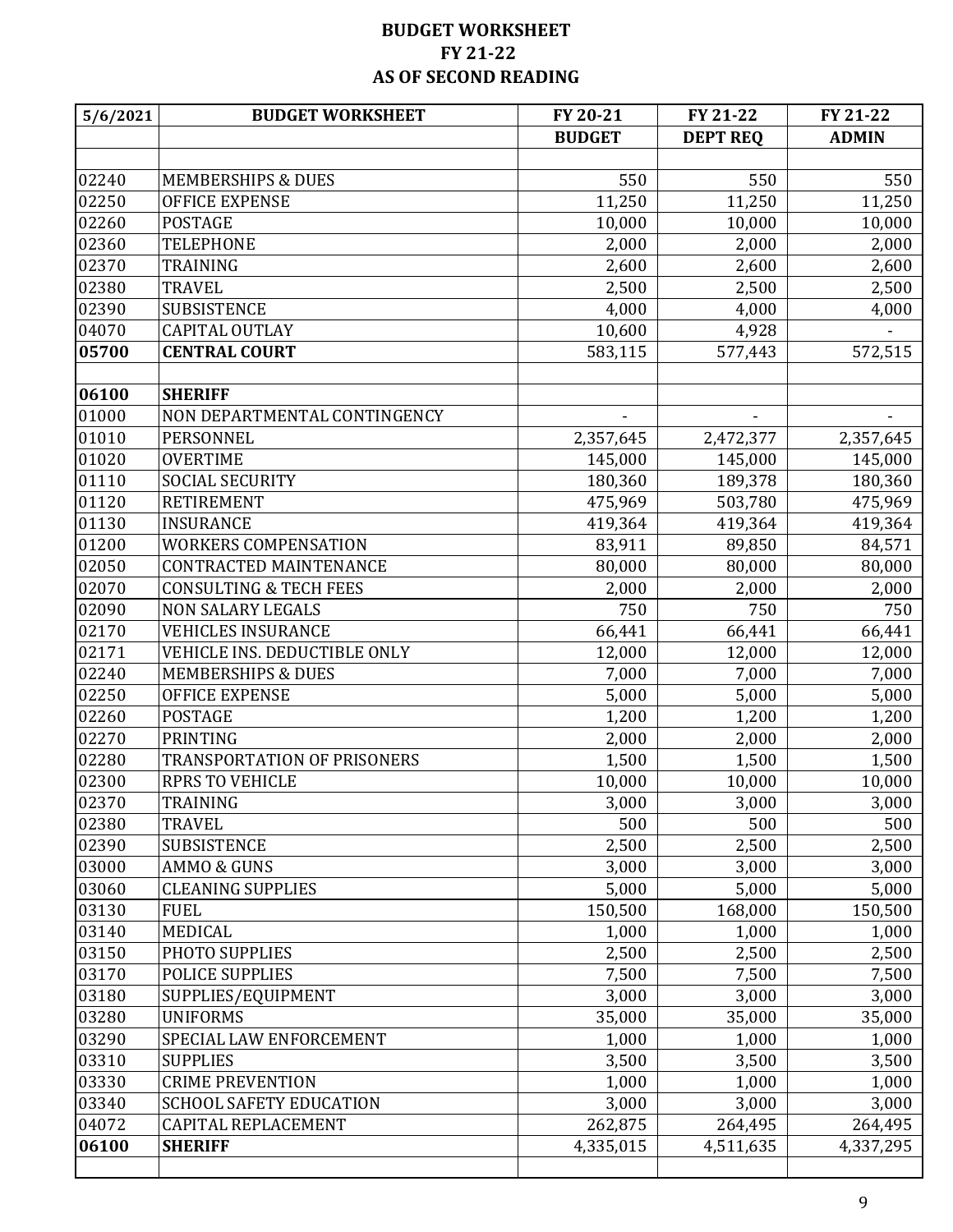| 5/6/2021 | <b>BUDGET WORKSHEET</b>                | FY 20-21      | FY 21-22        | FY 21-22     |
|----------|----------------------------------------|---------------|-----------------|--------------|
|          |                                        | <b>BUDGET</b> | <b>DEPT REQ</b> | <b>ADMIN</b> |
|          |                                        |               |                 |              |
| 06111    | <b>SCHOOL RESOURCE OFFICERS - NCSD</b> |               |                 |              |
| 01010    | PERSONNEL                              | 272,501       | 273,501         | 273,501      |
| 01110    | <b>SOCIAL SECURITY</b>                 | 20,846        | 20,923          | 20,923       |
| 01120    | <b>RETIREMENT</b>                      | 52,429        | 52,622          | 52,622       |
| 01130    | <b>INSURANCE</b>                       | 45,095        | 45,095          | 45,095       |
| 01200    | <b>WORKERS COMPENSATION</b>            | 9,429         | 9,463           | 9,463        |
| 06111    | <b>SCHOOL RESOURCE OFFICERS - NCSD</b> | 400,300       | 401,604         | 401,604      |
|          |                                        |               |                 |              |
| 06112    | <b>SRO - STATE</b>                     |               |                 |              |
| 01010    | PERSONNEL                              | 166,000       | 166,000         | 166,000      |
| 01110    | <b>SOCIAL SECURITY</b>                 | 12,699        | 12,699          | 12,699       |
| 01120    | <b>RETIREMENT</b>                      | 31,938        | 31,938          | 31,938       |
| 01130    | <b>INSURANCE</b>                       | 42,000        | 42,000          | 42,000       |
| 01200    | <b>WORKERS COMPENSATION</b>            | 5,744         | 5,744           | 5,744        |
| 02360    | <b>TELEPHONE</b>                       | 2,400         | 2,400           | 2,400        |
| 03280    | <b>UNIFORMS</b>                        | 4,800         | 4,800           | 4,800        |
| 04070    | <b>CAPITAL OUTLAY</b>                  |               |                 | 60,000       |
| 04100    | OTHER EQUIPMENT                        | 6,400         | 6,400           | 6,400        |
| 06112    | <b>SRO - STATE</b>                     | 271,981       | 271,981         | 331,981      |
|          |                                        |               |                 |              |
| 06200    | <b>CORRECTIONS</b>                     |               |                 |              |
| 01010    | PERSONNEL                              | 1,108,882     | 1,164,326       | 1,108,882    |
| 01020    | <b>OVERTIME</b>                        | 80,000        | 80,000          | 80,000       |
| 01110    | <b>SOCIAL SECURITY</b>                 | 90,949        | 95,497          | 90,949       |
| 01120    | <b>RETIREMENT</b>                      | 228,741       | 239,052         | 228,741      |
| 01130    | <b>INSURANCE</b>                       | 223,173       | 223,173         | 223,173      |
| 01200    | <b>WORKERS COMPENSATION</b>            | 64,403        | 67,623          | 64,403       |
| 02050    | <b>CONTRACTED MAINTENANCE</b>          | 75,000        | 75,000          | 75,000       |
| 02100    | <b>UTILITIES</b>                       | 75,000        | 75,000          | 75,000       |
| 02170    | <b>VEHICLES INSURANCE</b>              | 2,500         | 2,500           | 2,500        |
| 02240    | <b>MEMBERSHIPS &amp; DUES</b>          | 1,000         | 1,000           | 1,000        |
| 02250    | <b>OFFICE EXPENSE</b>                  | 4,000         | 4,000           | 4,000        |
| 02260    | <b>POSTAGE</b>                         | 230           | 230             | 230          |
| 02370    | <b>TRAINING</b>                        | 2,500         | 2,500           | 2,500        |
| 02371    | TRAINING - MEDICAL                     | 450           | 450             | 450          |
| 02380    | <b>TRAVEL</b>                          | 1,500         | 1,500           | 1,500        |
| 02390    | <b>SUBSISTENCE</b>                     | 3,000         | 3,000           | 3,000        |
| 03000    | AMMO & GUNS                            | 1,000         | 1,000           | 1,000        |
| 03020    | <b>BEDDING</b>                         | 2,000         | 2,000           | 2,000        |
| 03050    | <b>CHEMICALS</b>                       | 7,500         | 7,500           | 7,500        |
| 03060    | <b>CLEANING SUPPLIES</b>               | 8,000         | 8,000           | 8,000        |
| 03110    | <b>FOOD</b>                            | 115,000       | 115,000         | 115,000      |
| 03140    | <b>MEDICAL</b>                         | 160,000       | 170,000         | 170,000      |
| 03160    | <b>SUPPLIES</b>                        | 3,000         | 4,000           | 4,000        |
| 03170    | <b>POLICE SUPPLIES</b>                 | 900           | 900             | 900          |
| 03280    | <b>UNIFORMS</b>                        | 12,000        | 12,000          | 12,000       |
| 03281    | UNIFORMS - CORRECTIONS-INMATES         | 8,000         | 8,000           | 8,000        |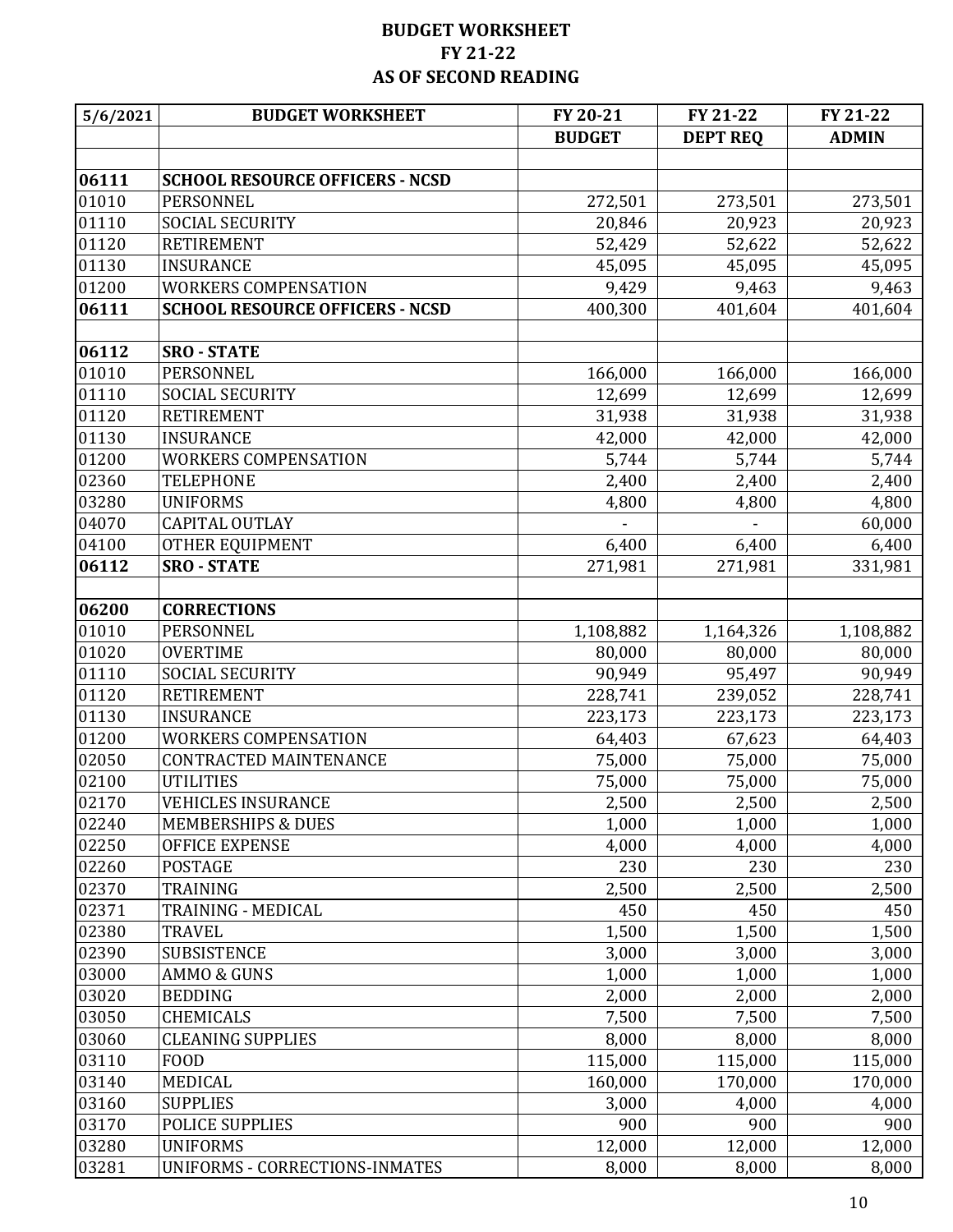| 5/6/2021 | <b>BUDGET WORKSHEET</b>               | FY 20-21      | FY 21-22        | FY 21-22     |
|----------|---------------------------------------|---------------|-----------------|--------------|
|          |                                       | <b>BUDGET</b> | <b>DEPT REQ</b> | <b>ADMIN</b> |
|          |                                       |               |                 |              |
| 04000    | <b>DYS JUVENILE</b>                   | 5,000         | 5,000           | 5,000        |
| 04060    | <b>CORRECTIONS - KITCHEN SUPPLIES</b> | 2,500         | 2,500           | 2,500        |
| 04072    | CAPITAL REPLACEMENT                   | 5,000         | 5,000           | 5,000        |
| 04120    | CORRECTIONS - PHOTO EQUIPMENT         | 1,500         | 1,500           | 1,500        |
| 06200    | <b>CORRECTIONS</b>                    | 2,292,728     | 2,377,251       | 2,303,728    |
|          |                                       |               |                 |              |
| 06210    | <b>ANIMAL SERVICES</b>                |               |                 |              |
| 01010    | PERSONNEL                             | 157,776       | 157,776         | 157,776      |
| 01020    | <b>OVERTIME</b>                       | 8,000         | 8,000           | 8,000        |
| 01110    | <b>SOCIAL SECURITY</b>                | 12,682        | 12,682          | 12,682       |
| 01120    | <b>RETIREMENT</b>                     | 27,452        | 27,452          | 27,452       |
| 01130    | <b>INSURANCE</b>                      | 27,856        | 27,856          | 27,856       |
| 01200    | <b>WORKERS COMPENSATION</b>           | 3,979         | 3,978           | 3,978        |
| 02000    | <b>ADVERTISING</b>                    | 4,000         | 4,000           | 4,000        |
| 02050    | <b>CONTRACTED MAINTENANCE</b>         | 1,400         | 1,400           | 1,400        |
| 02051    | <b>RPRS TO EQUIPMENT</b>              | 500           | 500             | 500          |
| 02100    | <b>UTILITIES</b>                      | 35,000        | 35,000          | 35,000       |
| 02170    | <b>VEHICLES INSURANCE</b>             | 2,500         | 2,500           | 2,500        |
| 02240    | <b>MEMBERSHIPS &amp; DUES</b>         | 400           | 400             | 400          |
| 02250    | <b>OFFICE EXPENSE</b>                 | 5,500         | 5,500           | 4,000        |
| 02260    | <b>POSTAGE</b>                        | 100           | 100             | 100          |
| 02300    | <b>RPRS TO VEHICLE</b>                | 1,500         | 1,500           | 1,500        |
| 02310    | <b>SUPPLIES</b>                       | 1,500         | 1,500           | 1,500        |
| 02360    | <b>TELEPHONE</b>                      | 3,500         | 3,500           | 3,500        |
| 02370    | TRAINING                              | 1,500         | 1,500           | 1,500        |
| 02380    | <b>TRAVEL</b>                         | 300           | 300             | 300          |
| 02390    | <b>SUBSISTENCE</b>                    | 1,400         | 1,400           | 1,400        |
| 03060    | <b>CLEANING SUPPLIES</b>              | 2,000         | 2,000           | 2,000        |
| 03110    | <b>FOOD</b>                           | 4,000         | 4,000           | 4,000        |
| 03130    | <b>FUEL</b>                           | 6,000         | 6,000           | 6,000        |
| 03140    | <b>MEDICAL</b>                        | 22,000        | 22,000          | 22,000       |
| 03141    | <b>MEDICINES</b>                      | 19,000        | 19,000          | 19,000       |
| 03144    | ANIMAL CONTROL - EUTHANASIA           | 1,500         | 1,500           | 1,500        |
| 03145    | SPAY AND NEUTER PROGRAM               | 65,000        | 70,000          | 75,000       |
| 03230    | <b>TOOLS</b>                          | 1,000         | 1,000           | 1,000        |
| 03280    | <b>UNIFORMS</b>                       | 2,000         | 2,000           | 2,000        |
| 04100    | OTHER EQUIPMENT                       |               |                 |              |
| 06210    | <b>ANIMAL SERVICES</b>                | 419,345       | 424,344         | 427,844      |
|          |                                       |               |                 |              |
| 07100    | <b>EMERGENCY PREPAREDNESS</b>         |               |                 |              |
| 01010    | PERSONNEL                             | 98,107        | 188,107         | 98,107       |
| 01110    | <b>SOCIAL SECURITY</b>                | 7,505         | 14,390          | 7,505        |
| 01120    | <b>RETIREMENT</b>                     | 16,246        | 31,150          | 16,246       |
| 01130    | <b>INSURANCE</b>                      | 27,239        | 39,248          | 27,239       |
| 01200    | <b>WORKERS COMPENSATION</b>           | 6,010         | 10,890          | 6,010        |
| 02050    | CONTRACTED MAINTENANCE                | 11,000        | 11,000          | 11,000       |
| 02170    | <b>VEHICLES INSURANCE</b>             | 1,750         | 1,750           | 1,750        |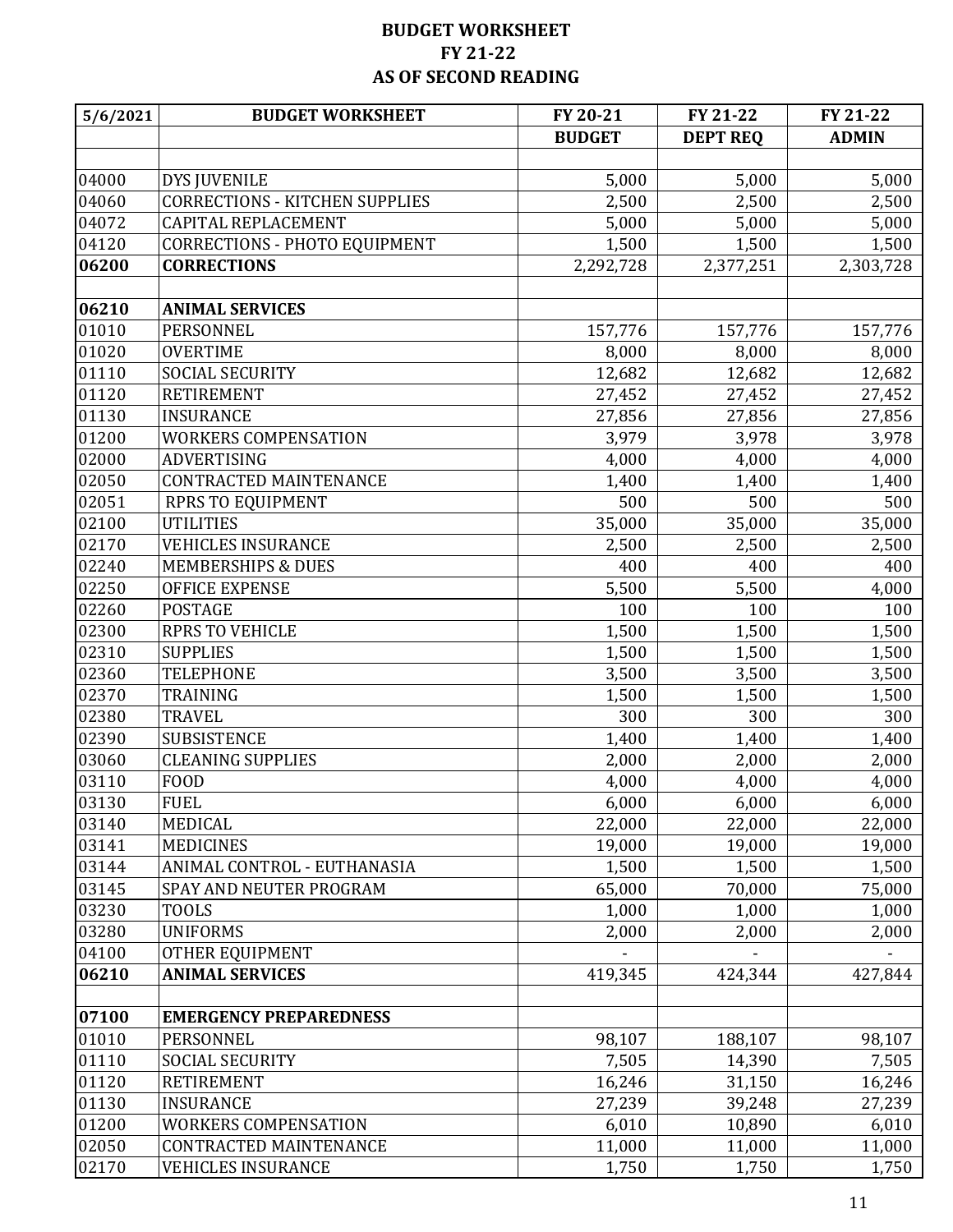| 5/6/2021            | <b>BUDGET WORKSHEET</b>         | FY 20-21      | FY 21-22        | FY 21-22     |
|---------------------|---------------------------------|---------------|-----------------|--------------|
|                     |                                 | <b>BUDGET</b> | <b>DEPT REQ</b> | <b>ADMIN</b> |
|                     |                                 |               |                 |              |
| 02250               | <b>OFFICE EXPENSE</b>           | 1,400         | 1,500           | 1,500        |
| 02260               | <b>POSTAGE</b>                  | 200           | 200             | 200          |
| 02360               | <b>TELEPHONE</b>                | 1,000         | 1,000           | 1,000        |
| 02370               | TRAINING                        | 2,000         | 2,000           | 2,000        |
| 07100               | <b>EMERGENCY PREPAREDNESS</b>   | 172,457       | 301,235         | 172,557      |
|                     |                                 |               |                 |              |
| 07200               | <b>COMMUNICATIONS</b>           |               |                 |              |
| 01010               | PERSONNEL                       | 465,729       | 473,266         | 465,729      |
| 01020               | <b>OVERTIME</b>                 | 50,000        | 50,000          | 50,000       |
| 01110               | <b>SOCIAL SECURITY</b>          | 39,453        | 40,221          | 39,453       |
| 01120               | <b>RETIREMENT</b>               | 85,405        | 87,067          | 85,405       |
| 01130               | <b>INSURANCE</b>                | 93,577        | 93,577          | 93,577       |
| 01200               | <b>WORKERS COMPENSATION</b>     | 1,417         | 1,489           | 1,417        |
| 02050               | <b>CONTRACTED MAINTENANCE</b>   | 65,000        | 65,000          | 65,000       |
| 02060               | PROFESSIONAL SERVICES           | 27,940        | 27,940          | 27,940       |
| 02240               | <b>MEMBERSHIPS &amp; DUES</b>   | 125           | 125             | 125          |
| 02250               | <b>OFFICE EXPENSE</b>           | 5,000         | 5,000           | 5,000        |
| 02270               | <b>PRINTING</b>                 | 140           | 140             | 140          |
| 02360               | <b>TELEPHONE</b>                | 20,000        | 20,000          | 20,000       |
| 02367               | 800 MHZ USER FEES               | 245,000       | 245,000         | 245,000      |
| 02368               | 800 MHZ SOFTWARE/UPGRADE        | 86,500        | 350,616         | 86,500       |
| 02370               | TRAINING                        | 1,485         | 1,485           | 1,485        |
| 02380               | <b>TRAVEL</b>                   | 750           | 750             | 750          |
| 02390               | <b>SUBSISTENCE</b>              | 1,000         | 1,000           | 1,000        |
| 03280               | <b>UNIFORMS</b>                 |               | 3,000           |              |
| 04072               | <b>CAPITAL REPLACEMENT</b>      | 36,000        | 36,000          | 36,000       |
| 04100               | OTHER EQUIPMENT                 |               | 400,000         |              |
| 07200               | <b>COMMUNICATIONS</b>           | 1,224,521     | 1,901,676       | 1,224,521    |
|                     |                                 |               |                 |              |
| $\overline{0}$ 7300 | <b>BOARD OF RESCUE SQUADS</b>   |               |                 |              |
| 01021               | <b>GRANT MATCH FUNDS</b>        |               | 10,000          | 10,000       |
| 01200               | <b>WORKERS COMPENSATION</b>     | 19,403        | 19,403          | 19,403       |
| 02014               | NOMINAL REIMB - VOLUNTEERS      | 27,000        | 32,000          | 32,000       |
| 02050               | CONTRACTED MAINTENANCE          | 13,000        | 13,050          | 13,050       |
| 02100               | <b>UTILITIES</b>                | 24,000        | 24,000          | 24,000       |
| 02170               | <b>VEHICLES INSURANCE</b>       | 30,000        | 33,500          | 33,500       |
| 02300               | <b>RPRS TO VEHICLE</b>          | 15,000        | 15,000          | 15,000       |
| 02301               | REPAIRS TO SMALL EQUIPMENt, ETC | 1,200         | 5,000           | 5,000        |
| 02360               | <b>TELEPHONE</b>                | 4,000         | 4,000           | 4,000        |
| 02370               | TRAINING                        | 10,000        | 10,000          | 10,000       |
| 03130               | <b>FUEL</b>                     | 17,100        | 16,000          | 16,000       |
| 03140               | MEDICAL                         | 15,000        | 15,000          | 15,000       |
| 03142               | <b>RESCUE SUPPLIES</b>          | 35,000        | 35,000          | 35,000       |
| 04040               | FIRE & RESCUE SUPPLIES          | 24,000        | 24,000          | 24,000       |
| 04072               | CAPITAL REPLACEMENT             | 60,000        | 70,000          | 60,000       |
| 04100               | OTHER EQUIPMENT                 |               | 260,000         |              |
| 07300               | <b>BOARD OF RESCUE SQUADS</b>   | 294,703       | 585,953         | 315,953      |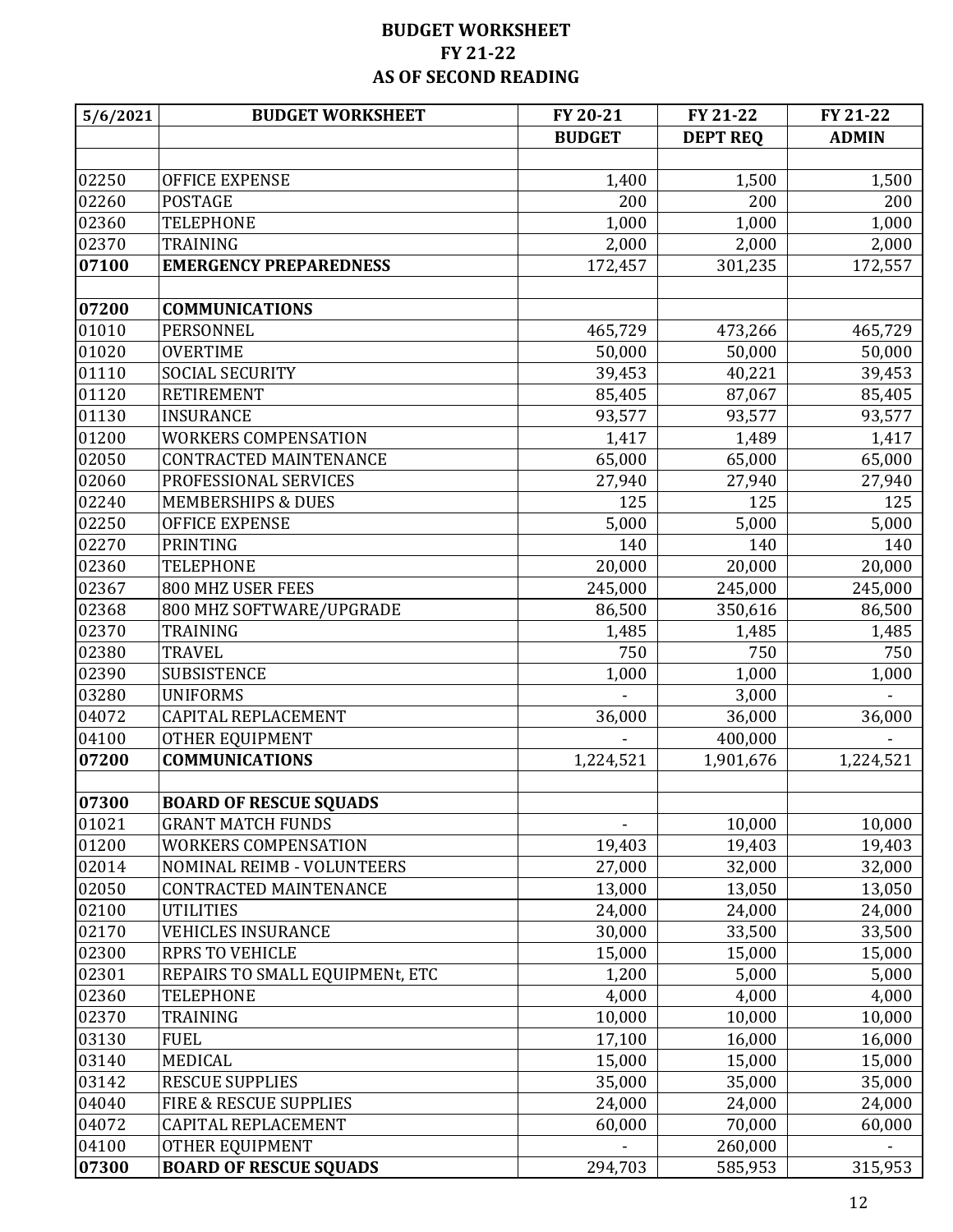| 5/6/2021 | <b>BUDGET WORKSHEET</b>             | FY 20-21      | FY 21-22        | FY 21-22     |
|----------|-------------------------------------|---------------|-----------------|--------------|
|          |                                     | <b>BUDGET</b> | <b>DEPT REQ</b> | <b>ADMIN</b> |
|          |                                     |               |                 |              |
|          |                                     |               |                 |              |
| 07400    | <b>HAZMAT</b>                       |               |                 |              |
| 02014    | NOMINAL REIMB - VOLUNTEERS          | 5,000         | 5,000           | 5,000        |
| 02170    | <b>VEHICLES INSURANCE</b>           | 1,500         | 1,500           | 1,500        |
| 02340    | <b>REPAIRS TO RADIO</b>             | 75            | 75              | 75           |
| 02360    | <b>TELEPHONE</b>                    | 480           | 480             | 480          |
| 02370    | <b>TRAINING</b>                     | 850           | 850             | 850          |
| 02371    | TRAINING - MEDICAL                  | 4,425         | 4,425           | 4,425        |
| 04040    | FIRE & RESCUE SUPPLIES              | 3,300         | 9,300           | 6,300        |
| 07400    | <b>HAZMAT</b>                       | 15,630        | 21,630          | 18,630       |
|          |                                     |               |                 |              |
| 07500    | <b>BOARD OF RURAL FIRE CONTROL</b>  |               |                 |              |
| 01010    | PERSONNEL                           | 34,000        | 34,000          | 34,000       |
| 01021    | <b>GRANT MATCH FUNDS</b>            | 33,655        | 30,000          | 20,000       |
| 01200    | <b>WORKERS COMPENSATION</b>         | 12,935        | 12,935          | 12,935       |
| 02014    | NOMINAL REIMB - VOLUNTEERS          | 113,000       | 113,000         | 113,000      |
| 02021    | <b>CONTRACTED SERVICES</b>          | 169,550       | 169,550         | 169,550      |
| 02030    | <b>SHARED REVENUE MUNCIPALITIES</b> | 140,000       | 140,000         | 140,000      |
| 02050    | <b>CONTRACTED MAINTENANCE</b>       | 28,200        | 28,200          | 28,200       |
| 02100    | <b>UTILITIES</b>                    | 84,590        | 90,800          | 82,000       |
| 02131    | <b>TORT INSURANCE</b>               | 6,500         | 6,500           | 6,500        |
| 02170    | <b>VEHICLES INSURANCE</b>           | 67,107        | 67,107          | 67,107       |
| 02210    | <b>INSURANCE COUNTY BUILDINGS</b>   | 20,000        | 20,000          | 20,000       |
| 02250    | <b>OFFICE EXPENSE</b>               | 500           | 1,000           | 1,000        |
| 02260    | <b>POSTAGE</b>                      | 200           | 200             | 200          |
| 02300    | <b>RPRS TO VEHICLE</b>              | 43,800        | 35,000          | 35,000       |
| 02320    | REPAIRS EQUIPMENT                   | 21,345        | 25,000          | 25,000       |
| 02340    | REPAIRS TO RADIO                    | 10,000        | 10,000          | 10,000       |
| 02360    | <b>TELEPHONE</b>                    | 6,000         | 6,000           | 6,000        |
| 02370    | <b>TRAINING</b>                     | 5,000         | 5,000           | 5,000        |
| 02390    | <b>SUBSISTENCE</b>                  |               | 4,300           |              |
| 03060    | <b>CLEANING SUPPLIES</b>            | 2,000         | 2,000           | 2,000        |
| 03130    | <b>FUEL</b>                         | 30,000        | 25,000          | 25,000       |
| 03140    | <b>MEDICAL</b>                      | 25,000        | 25,000          | 25,000       |
| 04040    | FIRE & RESCUE SUPPLIES              | 12,500        | 12,500          | 12,500       |
| 04072    | <b>CAPITAL REPLACEMENT</b>          | 66,000        | 175,000         | 66,000       |
| 04100    | OTHER EQUIPMENT                     |               |                 |              |
| 04150    | <b>CAPITAL REPAIRS BLDGS</b>        | 35,000        | 35,000          | 35,000       |
| 07500    | <b>BOARD OF RURAL FIRE CONTROL</b>  | 966,882       | 1,073,092       | 940,992      |
|          |                                     |               |                 |              |
| 07600    | LAKE MURRAY PUBLIC SAFETY COMPLEX   |               |                 |              |
| 02100    | <b>UTILITIES</b>                    | 10,500        | 10,500          | 10,500       |
| 02360    | <b>TELEPHONE</b>                    | 1,000         | 1,000           | 1,000        |
| 04090    | ROAD PAVING, ETC. LAND IMPROVE      |               |                 |              |
| 07600    | LAKE MURRAY PUBLIC SAFETY COMPLEX   | 11,500        | 11,500          | 11,500       |
|          |                                     |               |                 |              |
|          |                                     |               |                 |              |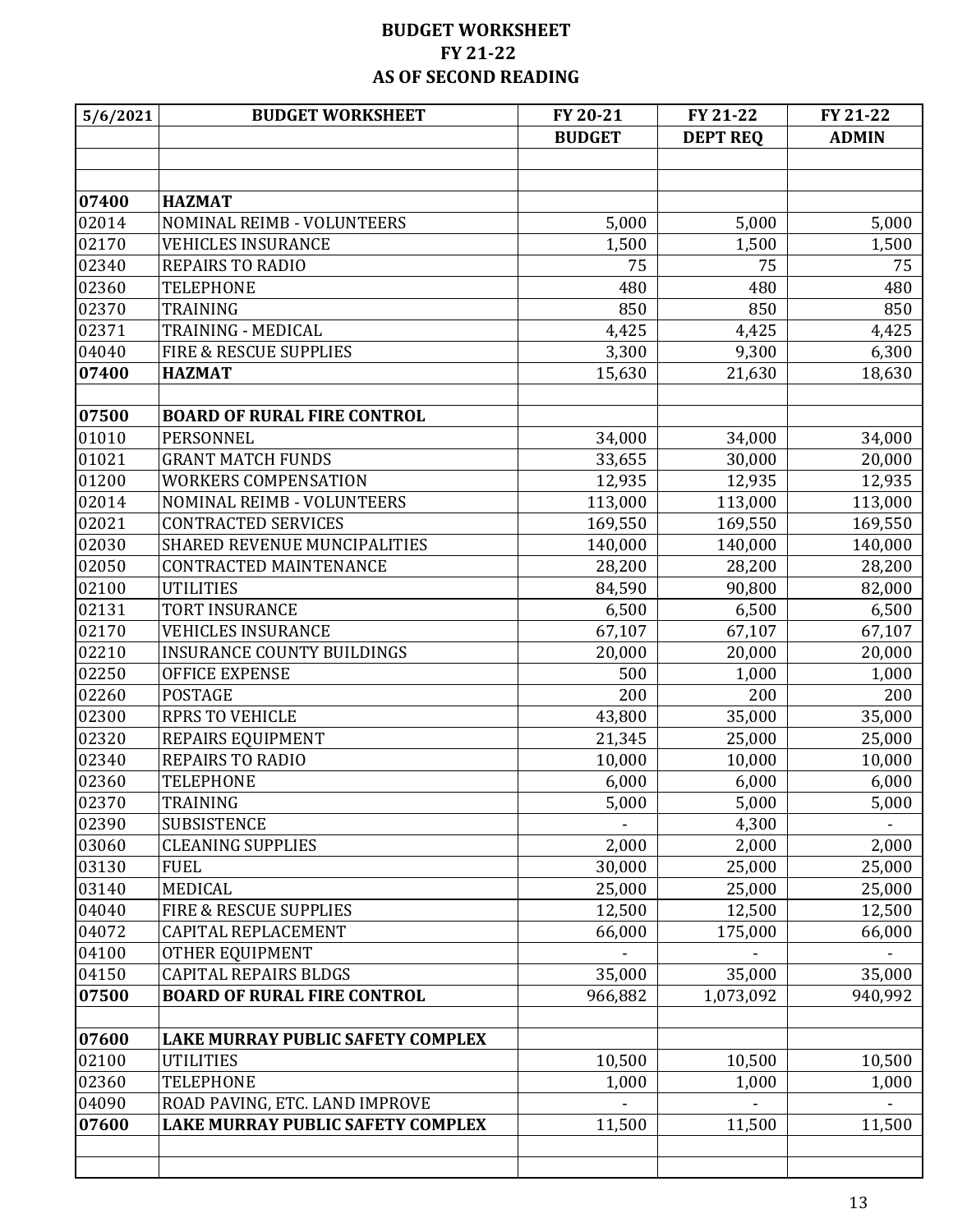| 5/6/2021 | <b>BUDGET WORKSHEET</b>                      | FY 20-21      | FY 21-22        | FY 21-22     |
|----------|----------------------------------------------|---------------|-----------------|--------------|
|          |                                              | <b>BUDGET</b> | <b>DEPT REQ</b> | <b>ADMIN</b> |
|          |                                              |               |                 |              |
| 07700    | <b>SILVERSTREET EMS</b>                      |               |                 |              |
| 02100    | <b>UTILITIES</b>                             | 3,000         | 3,000           | 3,000        |
| 07700    | <b>SILVERSTREET EMS</b>                      | 3,000         | 3,000           | 3,000        |
|          |                                              |               |                 |              |
| 07800    | <b>INDIAN CREEK COMPLEX/WHITMIRE PS BLDG</b> |               |                 |              |
| 02100    | <b>UTILITIES</b>                             | 17,000        | 17,000          | 17,000       |
| 02360    | <b>TELEPHONE</b>                             | 2,000         | 2,000           | 2,000        |
| 07800    | <b>INDIAN CREEK COMPLEX/WHITMIRE PS BLD</b>  | 19,000        | 19,000          | 19,000       |
|          |                                              |               |                 |              |
| 08100    | <b>PUBLIC WORKS</b>                          |               |                 |              |
| 01000    | NON DEPARTMENTAL CONTINGENCY                 |               |                 |              |
| 01010    | PERSONNEL                                    | 626,690       | 626,690         | 626,690      |
| 01020    | <b>OVERTIME</b>                              | 20,416        | 20,416          | 20,416       |
| 01110    | <b>SOCIAL SECURITY</b>                       | 48,817        | 49,504          | 49,504       |
| 01120    | <b>RETIREMENT</b>                            | 105,674       | 107,161         | 107,161      |
| 01130    | <b>INSURANCE</b>                             | 153,291       | 153,291         | 153,291      |
| 01200    | <b>WORKERS COMPENSATION</b>                  | 51,786        | 52,565          | 52,565       |
| 02000    | <b>ADVERTISING</b>                           | 500           | 500             | 500          |
| 02050    | <b>CONTRACTED MAINTENANCE</b>                | 50,000        | 50,000          | 50,000       |
| 02100    | <b>UTILITIES</b>                             | 22,000        | 23,000          | 23,000       |
| 02170    | <b>VEHICLES INSURANCE</b>                    | 39,000        | 39,000          | 39,000       |
| 02240    | <b>MEMBERSHIPS &amp; DUES</b>                | 500           | 500             | 500          |
| 02250    | <b>OFFICE EXPENSE</b>                        | 4,800         | 4,800           | 4,800        |
| 02260    | <b>POSTAGE</b>                               | 600           | 600             | 600          |
| 02290    | RENT/RENTAL EQUIPMENT                        | 2,000         | 2,000           | 2,000        |
| 02300    | <b>RPRS TO VEHICLE</b>                       | 15,000        | 15,000          | 15,000       |
| 02310    | <b>SUPPLIES</b>                              | 4,500         | 4,500           | 4,500        |
| 02320    | REPAIRS EQUIPMENT                            | 50,000        | 50,000          | 50,000       |
| 02360    | <b>TELEPHONE</b>                             | 4,200         | 4,200           | 4,200        |
| 02370    | TRAINING                                     | 3,500         | 3,500           | 3,500        |
| 02380    | TRAVEL                                       | 400           | 400             | 400          |
| 02390    | <b>SUBSISTENCE</b>                           | 1,300         | 1,300           | 1,300        |
| 03030    | <b>BRIDGE MATERIALS</b>                      | 12,000        | 12,000          | 12,000       |
| 03060    | <b>CLEANING SUPPLIES</b>                     | 200           | 200             | 200          |
| 03100    | AGRICULTURAL SUPPLIES - SEED,                | 1,000         | 1,000           | 1,000        |
| 03130    | <b>FUEL</b>                                  | 40,000        | 40,000          | 40,000       |
| 03131    | <b>DIESEL FUEL</b>                           | 30,000        | 35,000          | 30,000       |
| 03160    | <b>SUPPLIES</b>                              | 3,800         | 3,800           | 3,800        |
| 03190    | <b>GRAVEL</b>                                | 70,000        | 70,000          | 70,000       |
| 03191    | <b>ASPHALT</b>                               | 18,000        | 18,000          | 18,000       |
| 03192    | <b>ROAD SALT</b>                             | 4,000         | 4,000           | 4,000        |
| 03200    | <b>PIPE</b>                                  | 12,000        | 15,000          | 15,000       |
| 03230    | <b>TOOLS</b>                                 | 5,000         | 5,000           | 5,000        |
| 03240    | <b>ROAD SIGNS</b>                            | 8,000         | 8,000           | 8,000        |
| 03241    | 219 BEAUTIFICATION PROJECT                   | 52,000        | 50,000          | 50,000       |
| 03280    | <b>UNIFORMS</b>                              | 7,500         | 7,500           | 7,500        |
| 04070    | CAPITAL OUTLAY                               |               | 319,828         |              |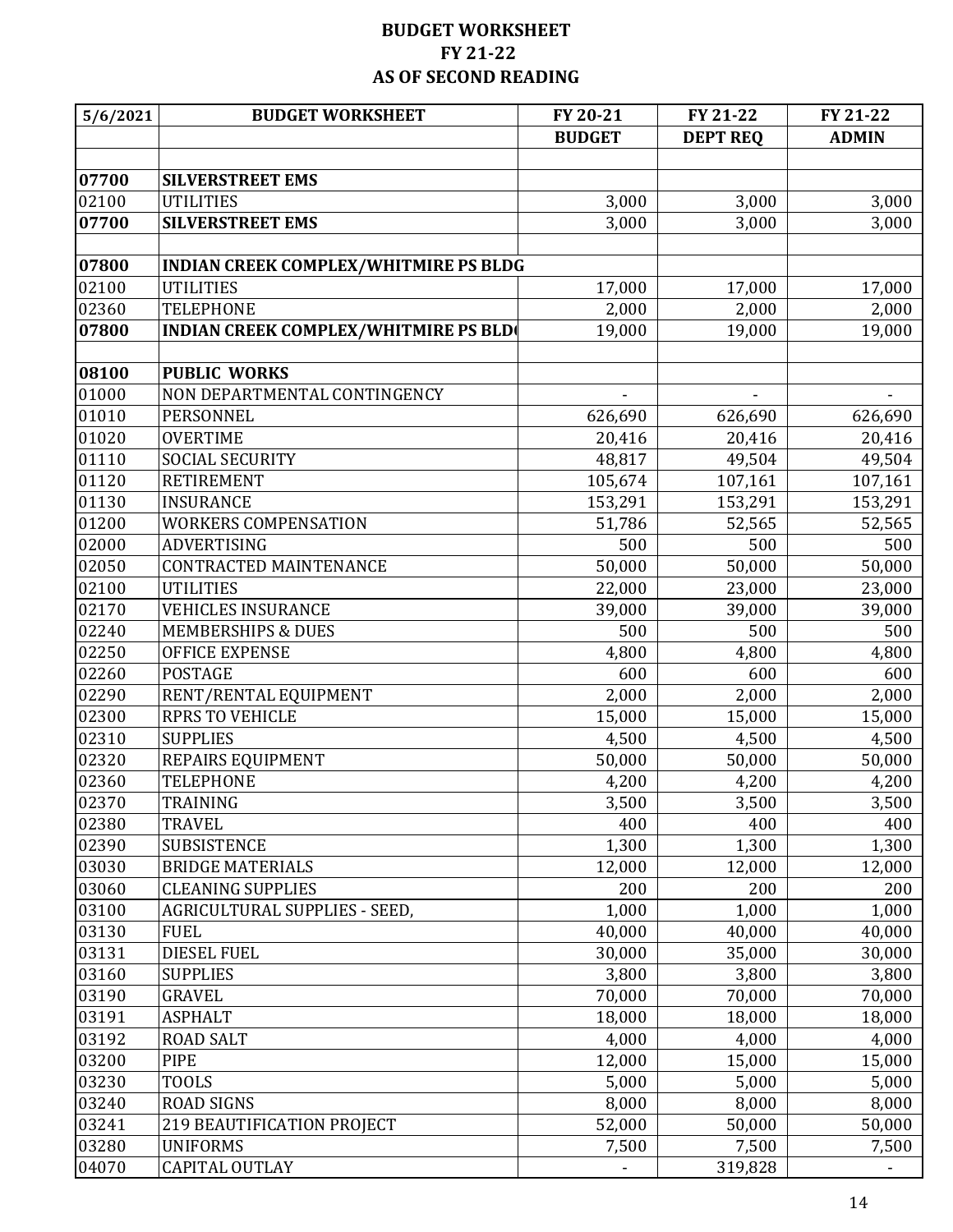| 5/6/2021 | <b>BUDGET WORKSHEET</b>                        | FY 20-21                 | FY 21-22        | FY 21-22     |
|----------|------------------------------------------------|--------------------------|-----------------|--------------|
|          |                                                | <b>BUDGET</b>            | <b>DEPT REQ</b> | <b>ADMIN</b> |
|          |                                                |                          |                 |              |
| 04090    | ROAD PAVING, ETC. LAND IMPROVE                 | 60,000                   | 60,000          | 60,000       |
| 08100    | <b>PUBLIC WORKS</b>                            | 1,528,474                | 1,858,255       | 1,533,427    |
|          |                                                |                          |                 |              |
| 08105    | <b>FOX BRIAR SPECIAL TAX DISTRICT</b>          |                          |                 |              |
| 02011    | CONTINGENCY                                    |                          | 4,500           | 4,500        |
| 08105    | <b>FOX BRIAR SPECIAL TAX DISTRICT</b>          |                          | 4,500           | 4,500        |
|          |                                                |                          |                 |              |
| 08107    | <b>GLADE SPRINGS ROAD SPECIAL TAX DISTRICT</b> |                          |                 |              |
| 02011    | CONTINGENCY                                    |                          | 1,008           | 1,008        |
| 08107    | <b>GLADE SPRINGS ROAD SPECIAL TAX DISTRICT</b> |                          | 1,008           | 1,008        |
|          |                                                |                          |                 |              |
| 08108    | <b>J. B. FULMER COURT SPECIAL TAX DISTRICT</b> |                          |                 |              |
| 02011    | CONTINGENCY                                    |                          | 2,000           | 2,000        |
| 08108    | <b>J. B. FULMER COURT SPECIAL TAX DISTRICT</b> | $\overline{\phantom{a}}$ | 2,000           | 2,000        |
| 08111    | <b>COLLECTIONS</b>                             |                          |                 |              |
| 01010    | PERSONNEL                                      | 42,000                   | 42,000          | 42,000       |
| 01110    | <b>SOCIAL SECURITY</b>                         | 3,213                    | 3,213           | 3,213        |
| 01120    | <b>RETIREMENT</b>                              | 6,955                    | 6,955           | 6,955        |
| 01130    | <b>INSURANCE</b>                               | 17,528                   | 17,528          | 17,528       |
| 01200    | WORKERS COMPENSATION                           | 130                      | 130             | 130          |
| 02000    | <b>ADVERTISING</b>                             | 500                      | 500             | 500          |
| 02021    | <b>CONTRACTED SERVICES</b>                     | 356,309                  | 398,398         | 398,398      |
| 02050    | <b>CONTRACTED MAINTENANCE</b>                  | 522,430                  | 528,752         | 528,752      |
| 02051    | <b>RPRS TO EQUIPMENT</b>                       | 7,500                    | 12,500          | 12,500       |
| 02100    | <b>UTILITIES</b>                               | 22,150                   | 23,500          | 23,500       |
| 02170    | <b>VEHICLES INSURANCE</b>                      | 3,225                    | 3,225           | 3,225        |
| 02240    | <b>MEMBERSHIPS &amp; DUES</b>                  | 150                      | 150             | 150          |
| 02250    | <b>OFFICE EXPENSE</b>                          | 1,500                    | 9,000           | 1,500        |
| 02260    | POSTAGE                                        | 300                      | 300             | 300          |
| 02270    | PRINTING                                       | 100                      | 100             | 100          |
| 02310    | <b>SUPPLIES</b>                                | 1,500                    | 1,500           | 1,500        |
| 02360    | <b>TELEPHONE</b>                               | 5,500                    | 6,100           | 6,100        |
| 02370    | TRAINING                                       | 500                      | 500             | 500          |
| 02380    | <b>TRAVEL</b>                                  | 200                      | 200             | 200          |
| 02390    | <b>SUBSISTENCE</b>                             | 100                      | 100             | 100          |
| 03060    | <b>CLEANING SUPPLIES</b>                       | 500                      | 500             | 500          |
| 03130    | <b>FUEL</b>                                    | 5,000                    | 5,000           | 5,000        |
| 03131    | <b>DIESEL FUEL</b>                             | 3,500                    | 500             | 500          |
| 03160    | <b>SUPPLIES</b>                                | 750                      | 750             | 750          |
| 03230    | <b>TOOLS</b>                                   | 500                      | 500             | 500          |
| 03240    | <b>ROAD SIGNS</b>                              | 500                      | 500             | 500          |
| 03242    | KEEP AMERICA BEAUTIFUL PROGRAM                 |                          |                 |              |
| 04100    | OTHER EQUIPMENT                                |                          | 80,000          | 52,099       |
| 08111    | <b>COLLECTIONS</b>                             | 1,002,540                | 1,142,401       | 1,107,000    |
|          |                                                |                          |                 |              |
|          |                                                |                          |                 |              |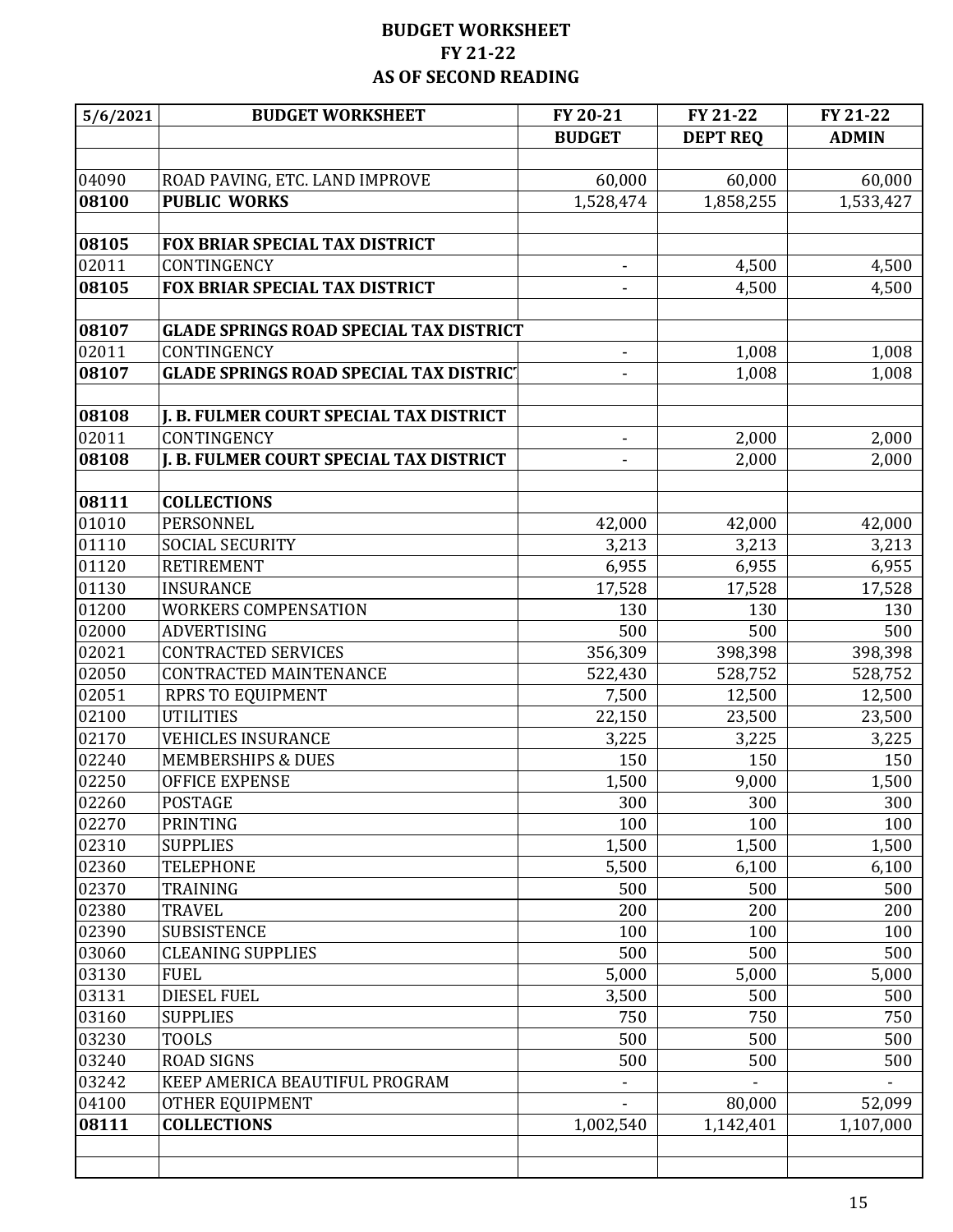| 5/6/2021           | <b>BUDGET WORKSHEET</b>      | FY 20-21      | FY 21-22        | FY 21-22     |
|--------------------|------------------------------|---------------|-----------------|--------------|
|                    |                              | <b>BUDGET</b> | <b>DEPT REQ</b> | <b>ADMIN</b> |
|                    |                              |               |                 |              |
| 08112              | <b>TRANSFER STATION</b>      |               |                 |              |
| 01010              | PERSONNEL                    | 30,597        | 30,597          | 30,597       |
| 01110              | <b>SOCIAL SECURITY</b>       | 2,341         | 2,341           | 2,341        |
| 01120              | <b>RETIREMENT</b>            | 5,067         | 5,067           | 5,067        |
| 01130              | <b>INSURANCE</b>             | 6,245         | 6,245           | 6,245        |
| 01200              | <b>WORKERS COMPENSATION</b>  | 95            | 95              | 95           |
| 02021              | <b>CONTRACTED SERVICES</b>   | 1,969,882     | 2,019,802       | 2,019,802    |
| 02051              | <b>RPRS TO EQUIPMENT</b>     | 7,500         | 7,500           | 7,500        |
| 02061              | CONTRACTED SERVICES/TIRES    | 17,000        | 18,500          | 18,500       |
| 02100              | <b>UTILITIES</b>             | 7,500         | 7,500           | 5,500        |
| 02101              | SEWER DISPOSAL               | 3,500         | 3,500           | 3,500        |
| 02250              | <b>OFFICE EXPENSE</b>        | 1,000         | 1,000           | 1,000        |
| 02310              | <b>SUPPLIES</b>              | 3,000         | 3,000           | 3,000        |
| 03060              | <b>CLEANING SUPPLIES</b>     | 200           | 200             | 200          |
| 08112              | <b>TRANSFER STATION</b>      | 2,053,927     | 2,105,347       | 2,103,347    |
|                    |                              |               |                 |              |
| 08120              | <b>FLEET SERVICES</b>        |               |                 |              |
| 02021              | <b>CONTRACTED SERVICES</b>   | 464,464       | 476,076         | 476,076      |
| 02100              | <b>UTILITIES</b>             | 9,500         | 9,500           | 9,500        |
| 02360              | <b>TELEPHONE</b>             | 4,500         | 4,500           | 4,500        |
| 03130              | <b>FUEL</b>                  | 4,000         | 4,000           | 3,000        |
| 03230              | <b>TOOLS</b>                 | 250           |                 |              |
| 08120              | <b>FLEET SERVICES</b>        | 482,714       | 494,076         | 493,076      |
|                    |                              |               |                 |              |
| 08130              | <b>FACILITIES MANAGEMENT</b> |               |                 |              |
| 01010              | PERSONNEL                    | 284,588       | 284,588         | 284,588      |
| 01110              | <b>SOCIAL SECURITY</b>       | 21,771        | 21,771          | 21,771       |
| 01120              | <b>RETIREMENT</b>            | 47,720        | 47,720          | 47,720       |
| 01130              | <b>INSURANCE</b>             | 48,720        | 48,720          | 48,720       |
| $\overline{01200}$ | <b>WORKERS COMPENSATION</b>  | 16,043        | 16,430          | 16,430       |
| 02000              | <b>ADVERTISING</b>           | 1,000         | 500             | 500          |
| 02021              | <b>CONTRACTED SERVICES</b>   | 107,900       | 113,200         | 113,200      |
| 02050              | CONTRACTED MAINTENANCE       | 50,300        | 133,700         | 133,700      |
| 02100              | <b>UTILITIES</b>             | 285,000       | 325,000         | 300,000      |
| 02170              | <b>VEHICLES INSURANCE</b>    | 7,400         | 7,400           | 7,400        |
| 02250              | <b>OFFICE EXPENSE</b>        | 3,000         | 3,000           | 3,000        |
| 02310              | <b>SUPPLIES</b>              | 66,000        | 66,000          | 66,000       |
| 02360              | <b>TELEPHONE</b>             | 7,300         | 7,300           | 7,300        |
| 03060              | <b>CLEANING SUPPLIES</b>     | 24,000        | 24,000          | 24,000       |
| 03070              | <b>FLOOR CLEANING</b>        | 1,000         | 1,000           | 1,000        |
| 03130              | <b>FUEL</b>                  | 15,000        | 15,000          | 15,000       |
| 03230              | <b>TOOLS</b>                 | 2,000         | 2,000           | 2,000        |
| 03280              | <b>UNIFORMS</b>              | 1,800         | 1,800           | 1,800        |
| 04070              | <b>CAPITAL OUTLAY</b>        |               | 60,000          |              |
| 04100              | OTHER EQUIPMENT              | 2,000         | 6,000           | 3,000        |
| 04150              | <b>CAPITAL REPAIRS BLDGS</b> | 170,000       | 296,000         | 200,000      |
| 08130              | <b>FACILITIES MANAGEMENT</b> | 1,162,542     | 1,481,129       | 1,297,129    |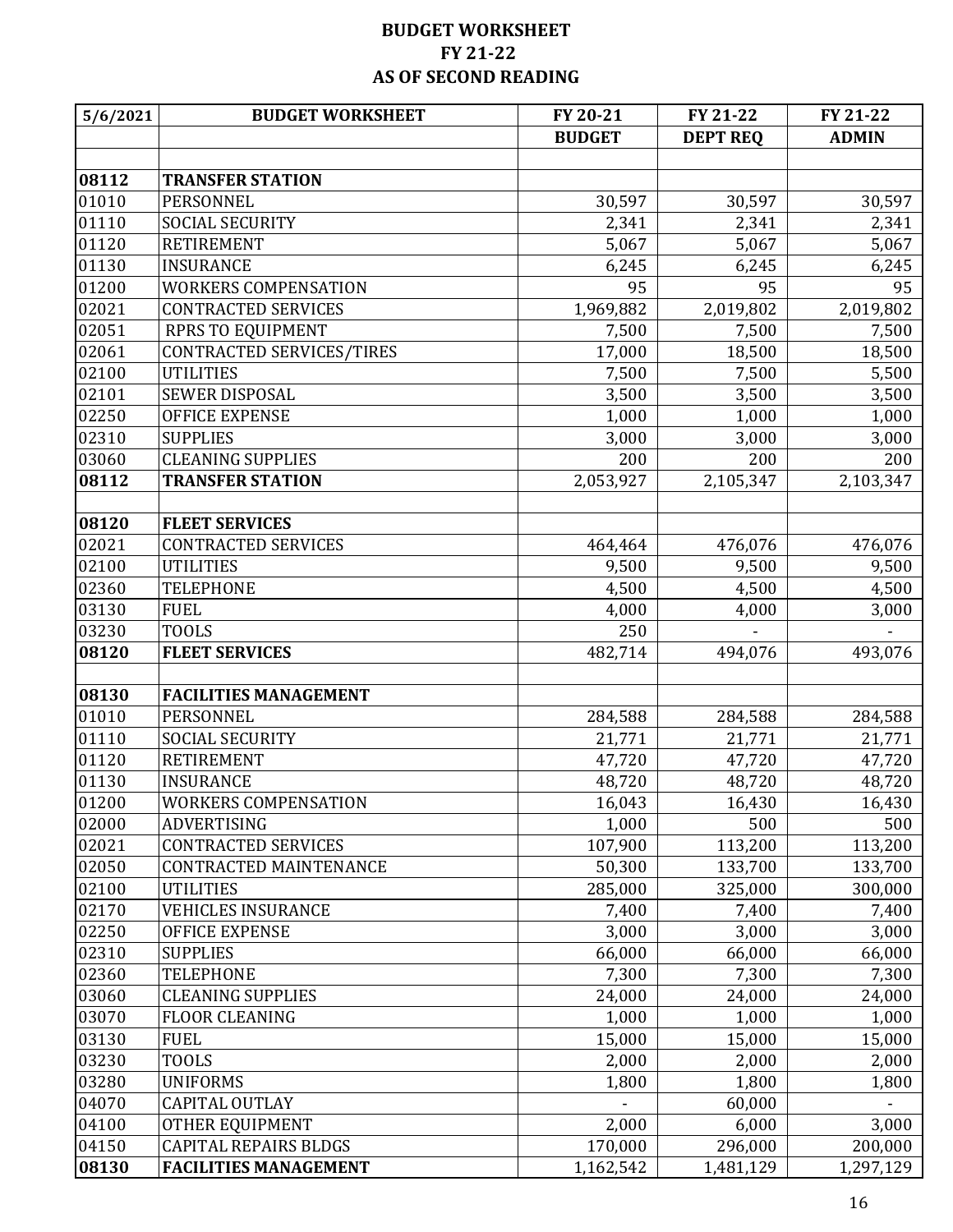| 5/6/2021 | <b>BUDGET WORKSHEET</b>           | FY 20-21      | FY 21-22        | FY 21-22     |
|----------|-----------------------------------|---------------|-----------------|--------------|
|          |                                   | <b>BUDGET</b> | <b>DEPT REQ</b> | <b>ADMIN</b> |
|          |                                   |               |                 |              |
| 08140    | <b>COMMUNITY HALL</b>             |               |                 |              |
| 02050    | <b>CONTRACTED MAINTENANCE</b>     | 8,000         | 8,000           | 5,000        |
| 02100    | <b>UTILITIES</b>                  | 14,000        | 14,000          | 14,000       |
| 02312    | <b>SITE REPAIRS</b>               |               |                 |              |
| 08140    | <b>COMMUNITY HALL</b>             | 22,000        | 22,000          | 19,000       |
|          |                                   |               |                 |              |
| 08170    | <b>FIRE TRAINING GROUNDS</b>      |               |                 |              |
| 02050    | <b>CONTRACTED MAINTENANCE</b>     |               |                 |              |
| 02100    | <b>UTILITIES</b>                  | 10,000        | 10,000          | 10,000       |
| 02210    | <b>INSURANCE COUNTY BUILDINGS</b> | 12,502        | 12,502          | 12,502       |
| 08170    | <b>FIRE TRAINING GROUNDS</b>      | 22,502        | 22,502          | 22,502       |
|          |                                   |               |                 |              |
| 08180    | <b>HELENA COMMUNITY CENTER</b>    |               |                 |              |
| 02050    | <b>CONTRACTED MAINTENANCE</b>     | 1,200         | 1,200           | 1,200        |
| 02100    | <b>UTILITIES</b>                  | 6,000         | 6,000           | 6,000        |
| 02312    | <b>SITE REPAIRS</b>               |               |                 |              |
| 08180    | <b>HELENA COMMUNITY CENTER</b>    | 7,200         | 7,200           | 7,200        |
|          |                                   |               |                 |              |
| 09200    | <b>CMRCOG</b>                     |               |                 |              |
| 02240    | <b>MEMBERSHIPS &amp; DUES</b>     | 22,317        | 22,317          | 22,317       |
| 09200    | <b>CMRCOG</b>                     | 22,317        | 22,317          | 22,317       |
|          |                                   |               |                 |              |
| 09310    | <b>ECONOMIC DEVELOPMENT</b>       |               |                 |              |
| 01010    | PERSONNEL                         | 149,960       | 149,960         | 149,960      |
| 01110    | <b>SOCIAL SECURITY</b>            | 11,472        | 11,472          | 11,472       |
| 01120    | <b>RETIREMENT</b>                 | 24,833        | 24,833          | 24,833       |
| 01130    | <b>INSURANCE</b>                  | 13,542        | 13,542          | 13,542       |
| 01200    | <b>WORKERS COMPENSATION</b>       | 3,931         | 4,124           | 4,124        |
| 02001    | <b>MARKETING</b>                  | 11,269        | 20,000          | 20,000       |
| 02012    | REGIONAL MARKETING ORG.           | 72,000        | 72,000          | 72,000       |
| 02021    | <b>CONTRACTED SERVICES</b>        | 5,000         | 5,000           | 5,000        |
| 02050    | CONTRACTED MAINTENANCE            | 30,920        | 30,740          | 30,740       |
| 02092    | MIDCAROLINA PARK FEE IN LIEU      | 430,555       | 430,555         | 430,555      |
| 02170    | <b>VEHICLES INSURANCE</b>         | 750           | 750             | 750          |
| 02240    | <b>MEMBERSHIPS &amp; DUES</b>     | 3,605         | 3,605           | 3,605        |
| 02250    | <b>OFFICE EXPENSE</b>             | 5,000         | 5,500           | 5,000        |
| 02260    | POSTAGE                           | 750           | 750             | 750          |
| 02270    | <b>PRINTING</b>                   | 2,500         | 1,500           | 1,500        |
| 02300    | <b>RPRS TO VEHICLE</b>            |               |                 |              |
| 02350    | <b>SUBSCRIPTIONS &amp; BOOKS</b>  | 150           | 150             | 150          |
| 02360    | TELEPHONE                         | 3,000         | 3,000           | 3,000        |
| 02370    | TRAINING                          | 5,175         | 3,775           | 3,775        |
| 02380    | <b>TRAVEL</b>                     | 5,090         | 3,590           | 3,590        |
| 02390    | <b>SUBSISTENCE</b>                | 7,215         | 6,405           | 6,405        |
| 03130    | <b>FUEL</b>                       | 1,000         | 1,000           | 1,000        |
| 03243    | SITE INVENTORY COSTS              |               | 827,050         |              |
| 04080    | OFFICE FURNITURE/EQUIPMENT        | 500           |                 |              |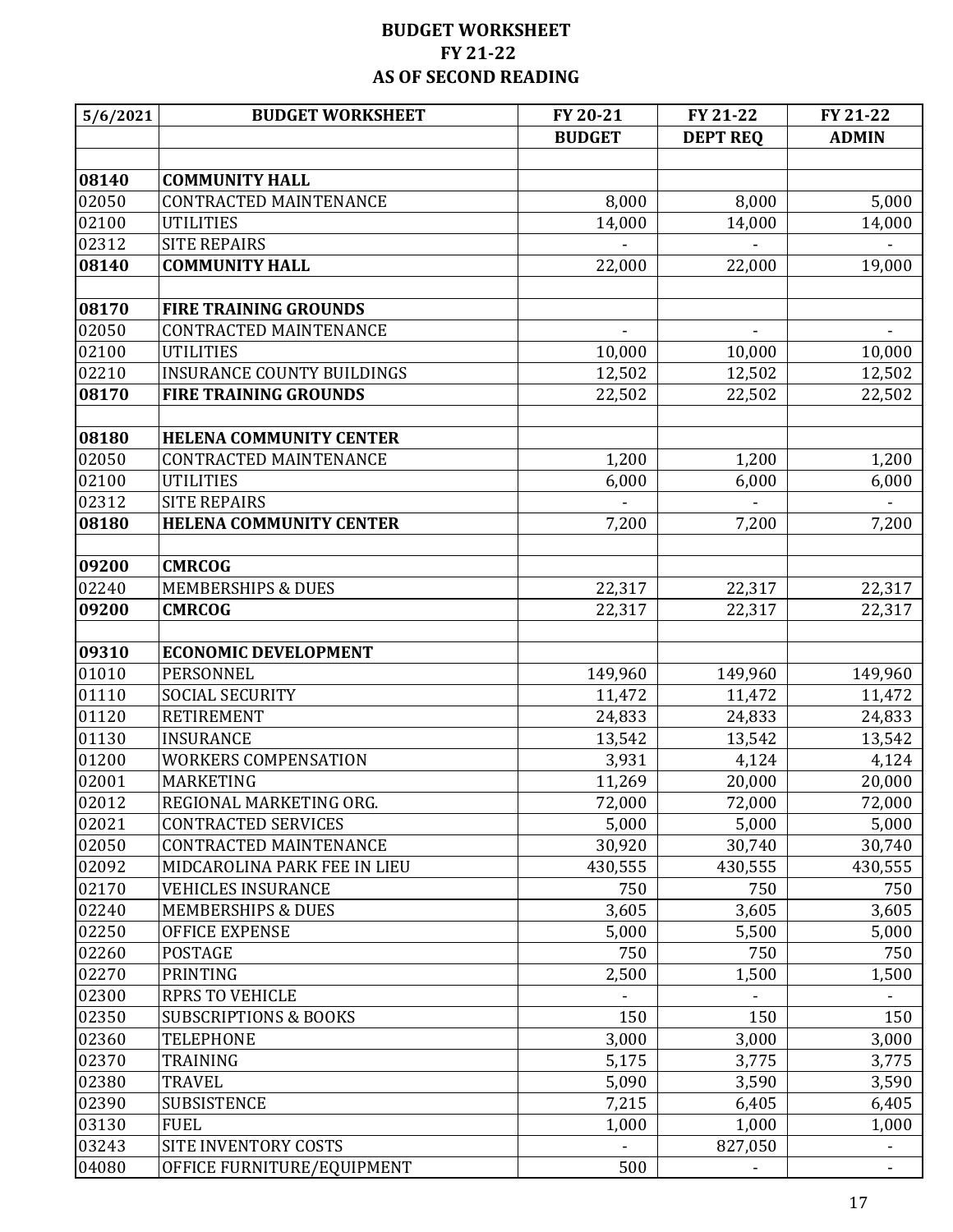| 5/6/2021 | <b>BUDGET WORKSHEET</b>                                      | FY 20-21      | FY 21-22         | FY 21-22       |
|----------|--------------------------------------------------------------|---------------|------------------|----------------|
|          |                                                              | <b>BUDGET</b> | <b>DEPT REQ</b>  | <b>ADMIN</b>   |
|          |                                                              |               |                  |                |
| 09310    | <b>ECONOMIC DEVELOPMENT</b>                                  | 788,217       | 1,619,301        | 791,751        |
|          |                                                              |               |                  |                |
| 09400    | <b>SMALL BUSINESS DEV. CENTER</b>                            |               |                  |                |
| 02021    | <b>CONTRACTED SERVICES</b>                                   | 5,000         | 5,000            | 5,000          |
| 09400    | <b>SMALL BUSINESS DEV. CENTER</b>                            | 5,000         | 5,000            | 5,000          |
| 11100    | <b>CLEMSON EXTENSION</b>                                     |               |                  |                |
| 01010    | PERSONNEL                                                    | 25,500        | 25,500           | 25,500         |
| 02020    | <b>QTRLY PAYMENTS</b>                                        | 3,000         | 3,000            | 3,000          |
| 11100    | <b>CLEMSON EXTENSION</b>                                     | 28,500        | 28,500           | 28,500         |
|          |                                                              |               |                  |                |
| 11400    | <b>SOIL AND WATER CONSERVATION</b>                           |               |                  |                |
| 01010    | PERSONNEL                                                    | 46,938        | 46,938           | 46,938         |
| 02020    | <b>QTRLY PAYMENTS</b>                                        | 30,000        | 30,000           | 30,000         |
| 03242    | KEEP AMERICA BEAUTIFUL PROGRAM                               | 17,000        | 17,000           | 17,000         |
| 11400    | <b>SOIL AND WATER CONSERVATION</b>                           | 93,938        | 93,938           | 93,938         |
| 12100    | <b>HEALTH DEPARTMENT</b>                                     |               |                  |                |
| 02360    | <b>TELEPHONE</b>                                             | 2,000         | 2,000            | 2,000          |
| 03141    | <b>MEDICINES</b>                                             | 2,550         | 2,550            | 2,550          |
| 12100    | <b>HEALTH DEPARTMENT</b>                                     | 4,550         | 4,550            | 4,550          |
|          |                                                              |               |                  |                |
| 12200    | <b>BECKMAN MENTAL HEALTH</b>                                 |               |                  |                |
| 02020    | <b>QTRLY PAYMENTS</b>                                        | 12,750        | 12,750           | 12,750         |
| 12200    | <b>BECKMAN MENTAL HEALTH</b>                                 | 12,750        | 12,750           | 12,750         |
|          |                                                              |               |                  |                |
| 12300    | <b>WESTVIEW BEHAVORIAL</b>                                   |               |                  |                |
| 02360    | <b>TELEPHONE</b>                                             | 1,500         | 1,500            | 1,500          |
| 12300    | <b>WESTVIEW BEHAVORIAL</b>                                   | 1,500         | 1,500            | 1,500          |
| 12500    |                                                              |               |                  |                |
| 02020    | <b>NEWBERRY FREE MEDICAL CLINIC</b><br><b>OTRLY PAYMENTS</b> | 5,000         |                  |                |
| 12500    | <b>NEWBERRY FREE MEDICAL CLINIC</b>                          | 5,000         | 30,000<br>30,000 | 5,000<br>5,000 |
|          |                                                              |               |                  |                |
| 13100    | DEPARTMENT OF SOCIAL SERVICES                                |               |                  |                |
| 02100    | <b>UTILITIES</b>                                             | 58,800        | 58,800           | 58,800         |
| 02290    | RENT/RENTAL EQUIPMENT                                        | 92            | 92               | 92             |
| 02360    | <b>TELEPHONE</b>                                             | 9,000         | 9,500            | 9,500          |
| 06020    | <b>EMERGENCY FUND - DSS ONLY</b>                             | 5,000         | 5,000            | 5,000          |
| 06021    | <b>DSS - PAUPERS FUNERAL</b>                                 | 3,000         | 3,000            | 3,000          |
| 13100    | DEPARTMENT OF SOCIAL SERVICES                                | 75,892        | 76,392           | 76,392         |
|          |                                                              |               |                  |                |
| 13200    | <b>VETERAN AFFAIRS</b>                                       |               |                  |                |
| 01010    | PERSONNEL                                                    | 115,529       | 115,529          | 115,529        |
| 01110    | <b>SOCIAL SECURITY</b>                                       | 8,838         | 8,838            | 8,838          |
| 01120    | <b>RETIREMENT</b>                                            | 19,131        | 19,131           | 19,131         |
| 01130    | <b>INSURANCE</b>                                             | 26,168        | 26,168           | 26,168         |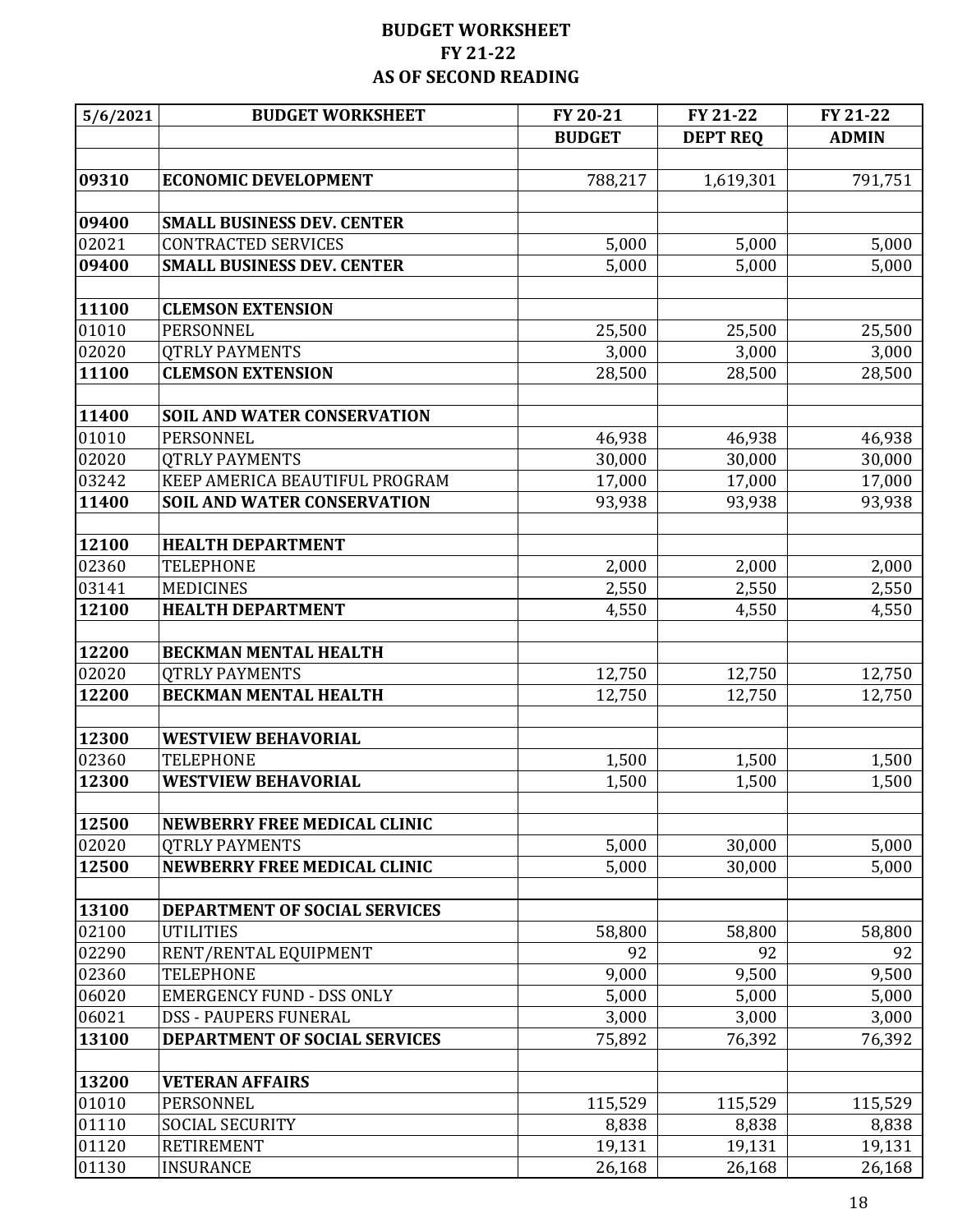| 5/6/2021 | <b>BUDGET WORKSHEET</b>                 | FY 20-21      | FY 21-22        | FY 21-22     |
|----------|-----------------------------------------|---------------|-----------------|--------------|
|          |                                         | <b>BUDGET</b> | <b>DEPT REQ</b> | <b>ADMIN</b> |
|          |                                         |               |                 |              |
| 01200    | <b>WORKERS COMPENSATION</b>             | 1,613         | 1,697           | 1,697        |
| 02050    | CONTRACTED MAINTENANCE                  | 800           | 300             | 300          |
| 02240    | <b>MEMBERSHIPS &amp; DUES</b>           | 170           | 200             | 200          |
| 02250    | <b>OFFICE EXPENSE</b>                   | 2,200         | 2,500           | 2,500        |
| 02260    | <b>POSTAGE</b>                          | 800           | 800             | 800          |
| 02270    | <b>PRINTING</b>                         | 100           | 100             | 100          |
| 02350    | <b>SUBSCRIPTIONS &amp; BOOKS</b>        | 50            | 50              | 50           |
| 02360    | <b>TELEPHONE</b>                        | 1,300         | 1,300           | 1,300        |
| 02370    | <b>TRAINING</b>                         | 225           | 150             | 150          |
| 02380    | <b>TRAVEL</b>                           | 1,250         | 800             | 800          |
| 02390    | <b>SUBSISTENCE</b>                      | 1,535         | 2,000           | 2,000        |
| 13200    | <b>VETERAN AFFAIRS</b>                  | 179,709       | 179,563         | 179,563      |
|          |                                         |               |                 |              |
| 13300    | <b>COUNCIL ON AGING</b>                 |               |                 |              |
| 02020    | <b>QTRLY PAYMENTS</b>                   | 60,000        | 80,000          | 60,000       |
| 13300    | <b>COUNCIL ON AGING</b>                 | 60,000        | 80,000          | 60,000       |
|          |                                         |               |                 |              |
| 13600    | <b>SEXUAL TRAUMA SERVICES</b>           |               |                 |              |
| 02020    | <b>QTRLY PAYMENTS</b>                   | 4,250         | 4,250           | 4,250        |
| 13600    | <b>SEXUAL TRAUMA SERVICES</b>           | 4,250         | 4,250           | 4,250        |
|          |                                         |               |                 |              |
| 13700    | <b>SISTERCARE, INC</b>                  |               |                 |              |
| 02020    | <b>QTRLY PAYMENTS</b>                   | 2,295         | 2,295           | 2,295        |
| 13700    | <b>SISTERCARE, INC</b>                  | 2,295         | 2,295           | 2,295        |
|          |                                         |               |                 |              |
| 13800    | <b>NBY COUNTY LITERACY</b>              |               |                 |              |
| 02020    | <b>QTRLY PAYMENTS</b>                   | 6,000         | 6,500           | 6,000        |
| 13800    | <b>NBY COUNTY LITERACY</b>              | 6,000         | 6,500           | 6,000        |
|          |                                         |               |                 |              |
| 13820    | <b>NEWBERRY MUSEUM</b>                  |               |                 |              |
| 02020    | <b>QTRLY PAYMENTS</b>                   | 70,000        | 70,000          | 70,000       |
| 13820    | <b>NEWBERRY MUSEUM</b>                  | 70,000        | 70,000          | 70,000       |
|          |                                         |               |                 |              |
| 13900    | <b>NEWBERRY OPERA HOUSE</b>             |               |                 |              |
| 02020    | <b>QTRLY PAYMENTS</b>                   | 25,000        | 25,000          | 25,000       |
| 13900    | <b>NEWBERRY OPERA HOUSE</b>             | 25,000        | 25,000          | 25,000       |
|          |                                         |               |                 |              |
| 14100    | <b>AIRPORT</b>                          |               |                 |              |
| 01021    | <b>GRANT MATCH FUNDS</b>                | 25,000        | 25,000          | 25,000       |
| 02011    | CONTINGENCY                             | 2,500         |                 |              |
| 14100    | <b>AIRPORT</b>                          | 27,500        | 25,000          | 25,000       |
|          |                                         |               |                 |              |
| 14210    | <b>GOVERNMENTAL ASSOC. - DUES</b>       |               |                 |              |
| 02240    | <b>MEMBERSHIPS &amp; DUES</b>           | 380           | 380             | 380          |
| 14210    | <b>GOVERNMENTAL ASSOC. - DUES</b>       | 380           | 380             | 380          |
|          |                                         |               |                 |              |
| 14220    | <b>ASSOC. OF COUNTIES (SCAC) - DUES</b> |               |                 |              |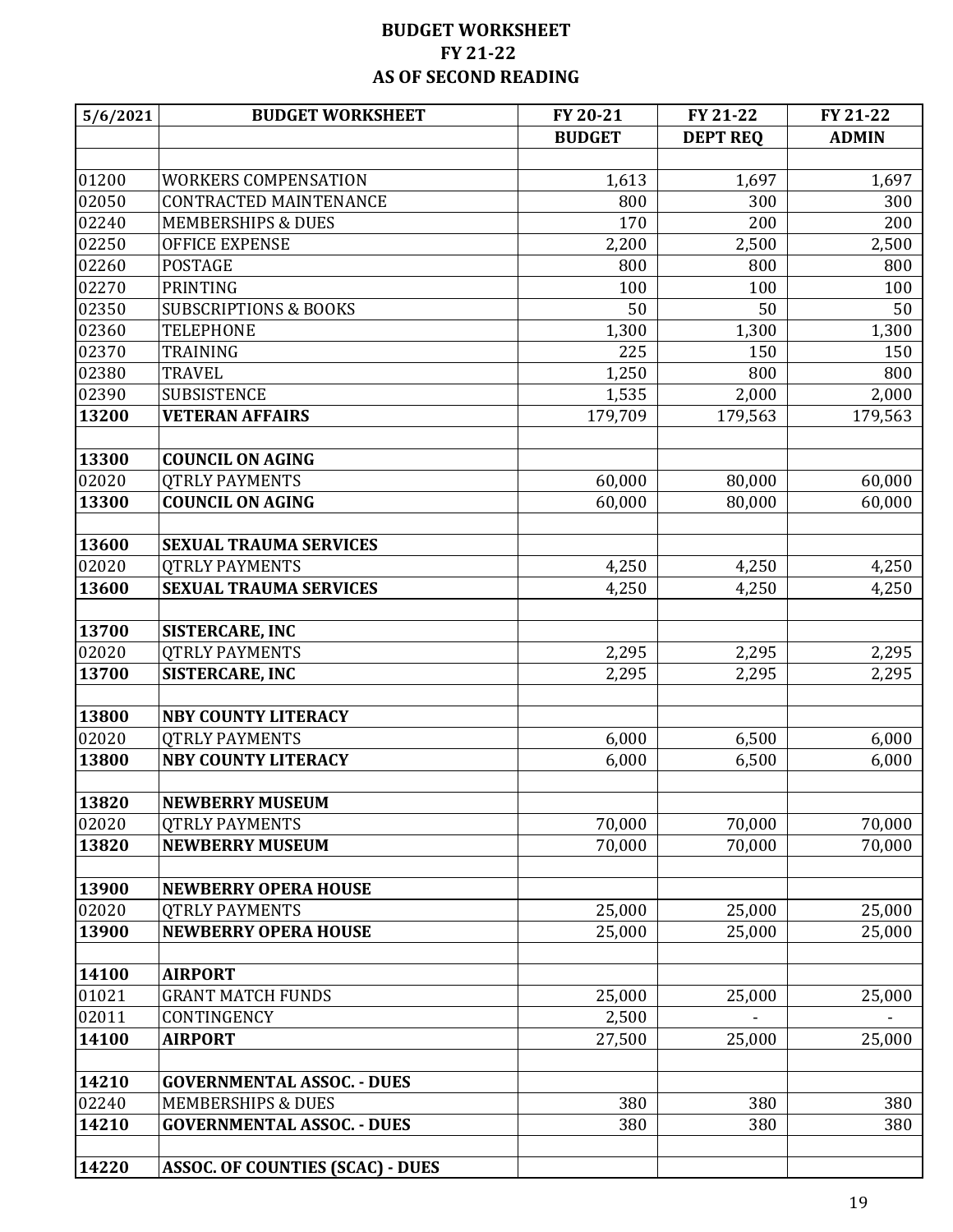| 5/6/2021 | <b>BUDGET WORKSHEET</b>                 | FY 20-21                 | FY 21-22        | FY 21-22     |
|----------|-----------------------------------------|--------------------------|-----------------|--------------|
|          |                                         | <b>BUDGET</b>            | <b>DEPT REQ</b> | <b>ADMIN</b> |
|          |                                         |                          |                 |              |
| 02240    | <b>MEMBERSHIPS &amp; DUES</b>           | 9,146                    | 9,146           | 9,146        |
| 14220    | <b>ASSOC. OF COUNTIES (SCAC) - DUES</b> | 9,146                    | 9,146           | 9,146        |
|          |                                         |                          |                 |              |
| 14230    | <b>NACO - DUES</b>                      |                          |                 |              |
| 02240    | <b>MEMBERSHIPS &amp; DUES</b>           | 750                      | 750             | 750          |
| 14230    | <b>NACO - DUES</b>                      | 750                      | 750             | 750          |
|          |                                         |                          |                 |              |
| 14240    | <b>CHAMBER OF COMMERCE</b>              |                          |                 |              |
| 02020    | <b>QTRLY PAYMENTS</b>                   | 10,000                   | 10,000          | 10,000       |
| 02240    | <b>MEMBERSHIPS &amp; DUES</b>           | 175                      | 175             | 175          |
| 14240    | <b>CHAMBER OF COMMERCE</b>              | 10,175                   | 10,175          | 10,175       |
|          |                                         |                          |                 |              |
| 14250    | <b>EMS</b>                              |                          |                 |              |
| 02050    | <b>CONTRACTED MAINTENANCE</b>           | 16,000                   | 10,500          | 10,500       |
| 02170    | <b>VEHICLES INSURANCE</b>               | 26,459                   | 31,510          | 31,510       |
| 02300    | <b>RPRS TO VEHICLE</b>                  | 22,000                   | 25,000          | 25,000       |
| 02370    | TRAINING                                | 1,500                    | 8,500           | 5,000        |
| 03130    | <b>FUEL</b>                             | 63,000                   | 64,260          | 50,000       |
| 03280    | <b>UNIFORMS</b>                         | 18,000                   | 20,000          | 18,000       |
| 04072    | <b>CAPITAL REPLACEMENT</b>              | 30,000                   | 72,000          | 30,000       |
| 04100    | OTHER EQUIPMENT                         |                          | 12,040          |              |
| 14250    | <b>EMS</b>                              | 176,959                  | 243,810         | 170,010      |
|          |                                         |                          |                 |              |
| 14260    | <b>MEDICALLY INDIGENT</b>               |                          |                 |              |
| 02020    | <b>QTRLY PAYMENTS</b>                   | 66,447                   | 66,447          | 66,447       |
| 14260    | <b>MEDICALLY INDIGENT</b>               | 66,447                   | 66,447          | 66,447       |
|          |                                         |                          |                 |              |
| 14270    | <b>AMBULANCE SERVICE - NCMH</b>         |                          |                 |              |
| 02020    | <b>QTRLY PAYMENTS</b>                   | 1,148,020                | 1,182,461       | 1,182,461    |
| 14270    | <b>AMBULANCE SERVICE - NCMH</b>         | 1,148,020                | 1,182,461       | 1,182,461    |
|          |                                         |                          |                 |              |
| 14300    | <b>RECREATION</b>                       |                          |                 |              |
| 01010    | PERSONNEL                               | 99,656                   | 107,281         | 107,281      |
| 01024    | PART TIME PERSONNEL                     | 7,625                    |                 |              |
| 01025    | ADDITIONAL PERSONNEL COST               |                          |                 |              |
| 01110    | <b>SOCIAL SECURITY</b>                  | 8,207                    | 8,207           | 8,207        |
| 01120    | <b>RETIREMENT</b>                       | 17,766                   | 17,766          | 17,766       |
| 01130    | <b>INSURANCE</b>                        | 12,622                   | 12,622          | 12,622       |
| 01200    | <b>WORKERS COMPENSATION</b>             | 4,155                    | 5,686           | 5,686        |
| 02013    | <b>MISCELLANEOUS</b>                    | 7,500                    | 5,000           | 5,000        |
| 02031    | DISTRIBUTION TO MUNICIPALITIES          | 70,870                   | 50,000          | 50,000       |
| 02050    | CONTRACTED MAINTENANCE                  |                          | 3,560           | 3,560        |
| 02100    | <b>UTILITIES</b>                        |                          | 850             | 850          |
| 02170    | <b>VEHICLES INSURANCE</b>               | 788                      | 867             | 867          |
| 02240    | <b>MEMBERSHIPS &amp; DUES</b>           |                          | 500             | 500          |
| 02250    | <b>OFFICE EXPENSE</b>                   |                          | 750             | 750          |
| 02310    | <b>SUPPLIES</b>                         | $\overline{\phantom{a}}$ | 9,500           | 9,500        |